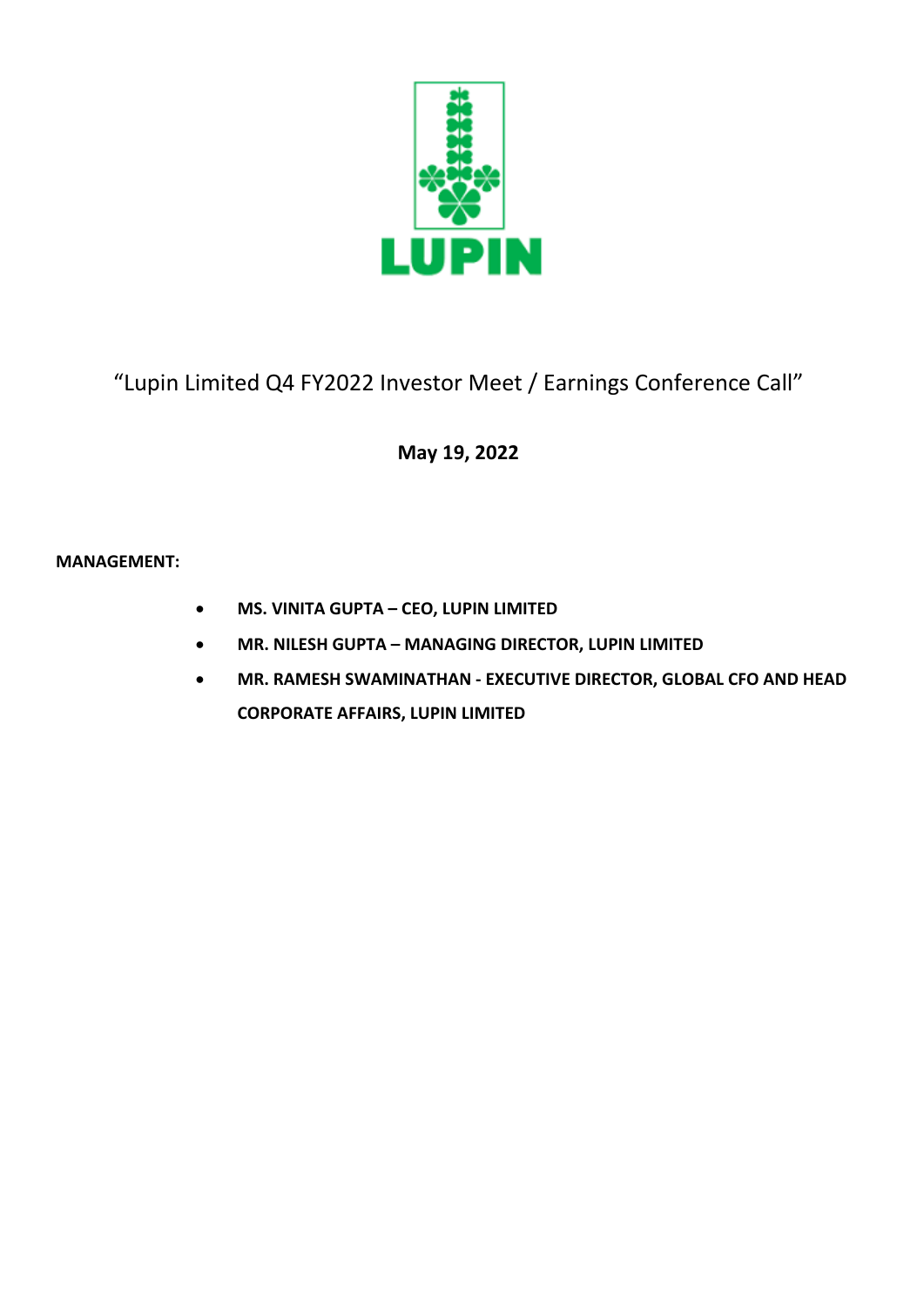

**Ramesh Swaminathan:** Now, it's been four years since I last met with investors from Lupin. So I was really looking forward to meeting with you today.

> I hope you and your relatives, your family have been keeping safe during this time. The last couple of years have been pretty bad for a lot of families. I hope you have been doing good.

> Of course, I have been in touch with people about our performance. You've been posing questions to me from time to time. And of course, we have had our regular investor calls like every quarter and you have already supported us, guided us, assisted us and we should be looking at things and so on. Thank you for that.

> Again, coming back to the current year performance, happy to take you through our quarterly performance as well as our results for the year itself. It's a smaller crowd out here, but I'm sure there are lot of people who are on the call itself, who would potentially be asking us questions because as per the SEBI regulation, I think we need to be live for the rest of the community to interact with us. So I really would be looking forward to questions from those people who are online, so to speak. And I'm happy to take this again.

> So, we'll begin with the presentation. So, this is our strategic vision. Next slide, please. Go on to the slide after that. This is our strategic vision for us as a company: a global pharma company focused on core growth platforms. As you recognize, we have done extremely well in India over time.

> As I listened to a lot of you, you have also been telling me that you should really be focusing on India. And just about a few minutes ago, it was very surprising because sort of people are telling me, as I was listening to them, that India is -- your valuation has been captured in India per se, and the rest of the business has not actually been valued. And to that extent, it is surprising in some ways. I'm sure there are going to be a lot of questions about some of the parts and how we could take this forward, so they're talking to me about that.

> And so we are looking at India very, very seriously, both organic and inorganic growth. And as we've recognized, we've done a stupendous job out here. And we just acquired recently Anglo-French because that's the way forward for a host of products in the years to come as well.

> As with a lot of other pharma companies, we are also acquiring assets and focusing on a lot of -- number of platforms. So a lot of complex, really complex ones. I spoke about it a few minutes ago also about the fact that we are concentrating so much on complex injectables, on our inhalations portfolio. And let me add biosimilars. And the fact that OSD business is not going to be the focus area. And that's resonated with you as well.

> From a global perspective, we believe that we need to be absolutely focused on efficiency. There are number of initiatives that we are taking to make ourselves a lot more efficient because there has been tremendous inefficiencies that have crept into the system over the last few years. But we are conscious of that, and we're taking all steps to kind of work on that.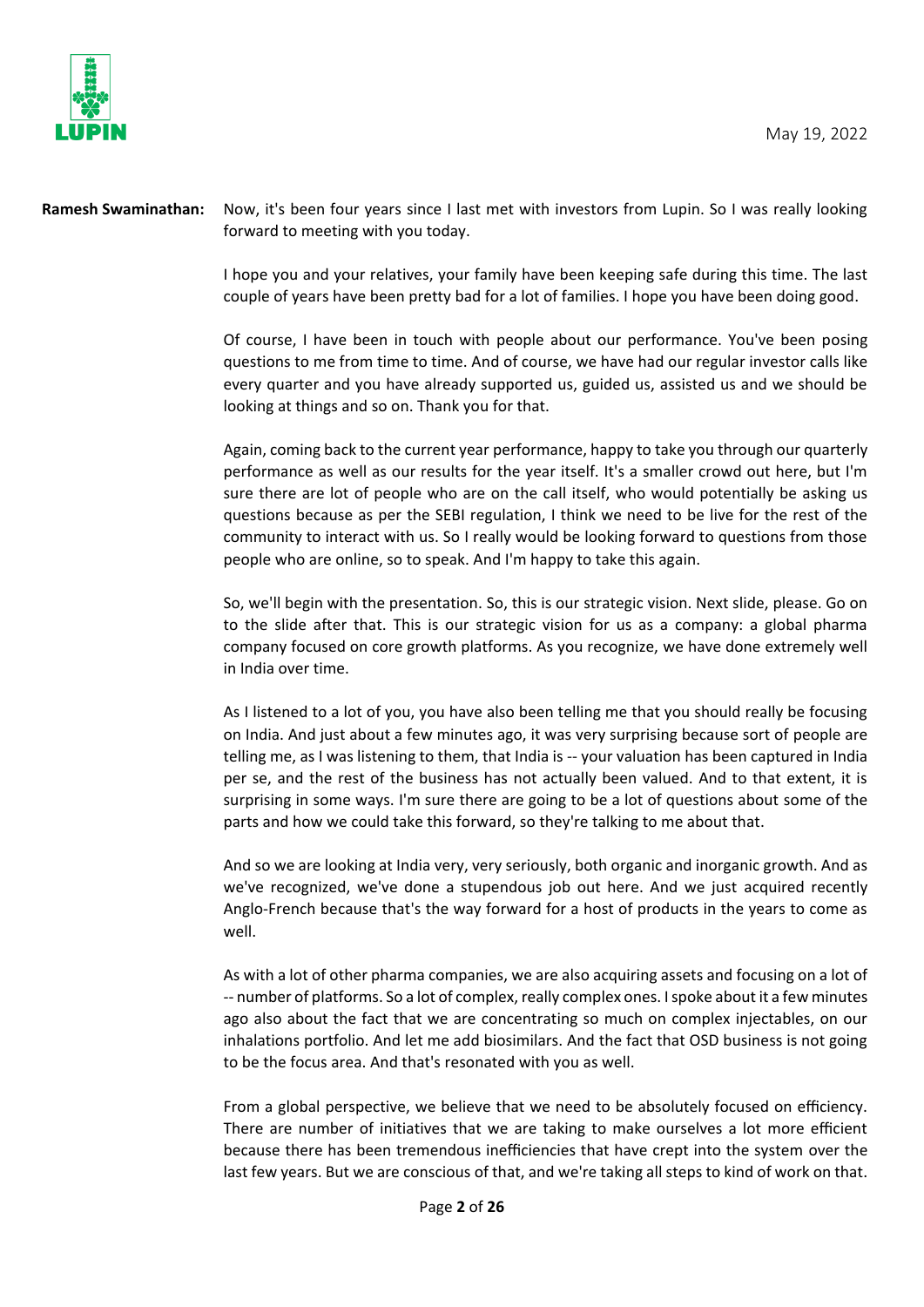

We are also building operating leverage in our CapEx spend, as well as on R&D. Of course, the overall focus would be to really focus on product development cycles for development and to kind of compress that so that we are delivering top-notch launches from time to time. So, it actually helps in leveraging our top line, a continuous improvement culture, sentient culture, if you may. And of course, the global quality class. All of these, of course, are initiatives that we've taken and we're really going to focus on.

You would like to add to that, Vinita, if you may?

**Vinita Gupta:** No, I think it's fair to say, compared to what you saw us do in the past. We have simplified our strategic focus quite a bit. I mean, we used to have specialty in here. As you've seen in the last year, we've pretty much taken the specialty burn off in the organization.

> Likewise, we have efforts underway to take areas like chemical entity where, again, we have established tremendous capability, but it does not really give us operating leverage in our current business, does not get valued in our current business, so finding the right path for those platforms are all efforts that are underway to really focus on these 3 core pillars of growth for the organization, which is doubling down in India, delivering on our complex generics platform and globalizing our complex generics platform.

> When you look at our platforms like inhalation products, like biosimilars, like complex injectables, unlike the oral solid dosage business, these are global platforms. With the investment that we're making both in the pipeline and as well as with building capacities, it may cost us possibly ourselves so that we can, from an economic standpoint, get the end-toend benefit.

#### **Ramesh Swaminathan:** Thank you, Vinita.

So, this is about the industry trends. You've also noticed that price erosion seems to have become endemic and so far as the American business is concerned. And we spoke about it just about a few minutes ago. In January, in particular, for example, we saw a 7% decline, whilst it accelerated to 16%. You can't obviously take one brush and kind of paint everything across the entire landscape. But the fact is there is -- it's really going to be product specific, portfolio specific, but it is there to stay.

The second thing that seems to be confronting everybody is secular inflation, inflationary trends across all sectors, across the pharmaceutical sector as well. This obviously puts pressure on our overall margins. And thus, obviously have been perhaps, again, there is tremendous need for looking at low intensity competitive launches. And many times I just spoke about the fact that we're going to focus on, in fact, inhalations portfolio, the complex injectables, the biosimilars and possibly even on the OSDs, niche launches, not actually capture what do you think is going to be value for customers as well as for our investors.

India business will remain strong. It's always been our focus for several years, and you have seen us grow in strength from time to time. It will certainly be extremely important for us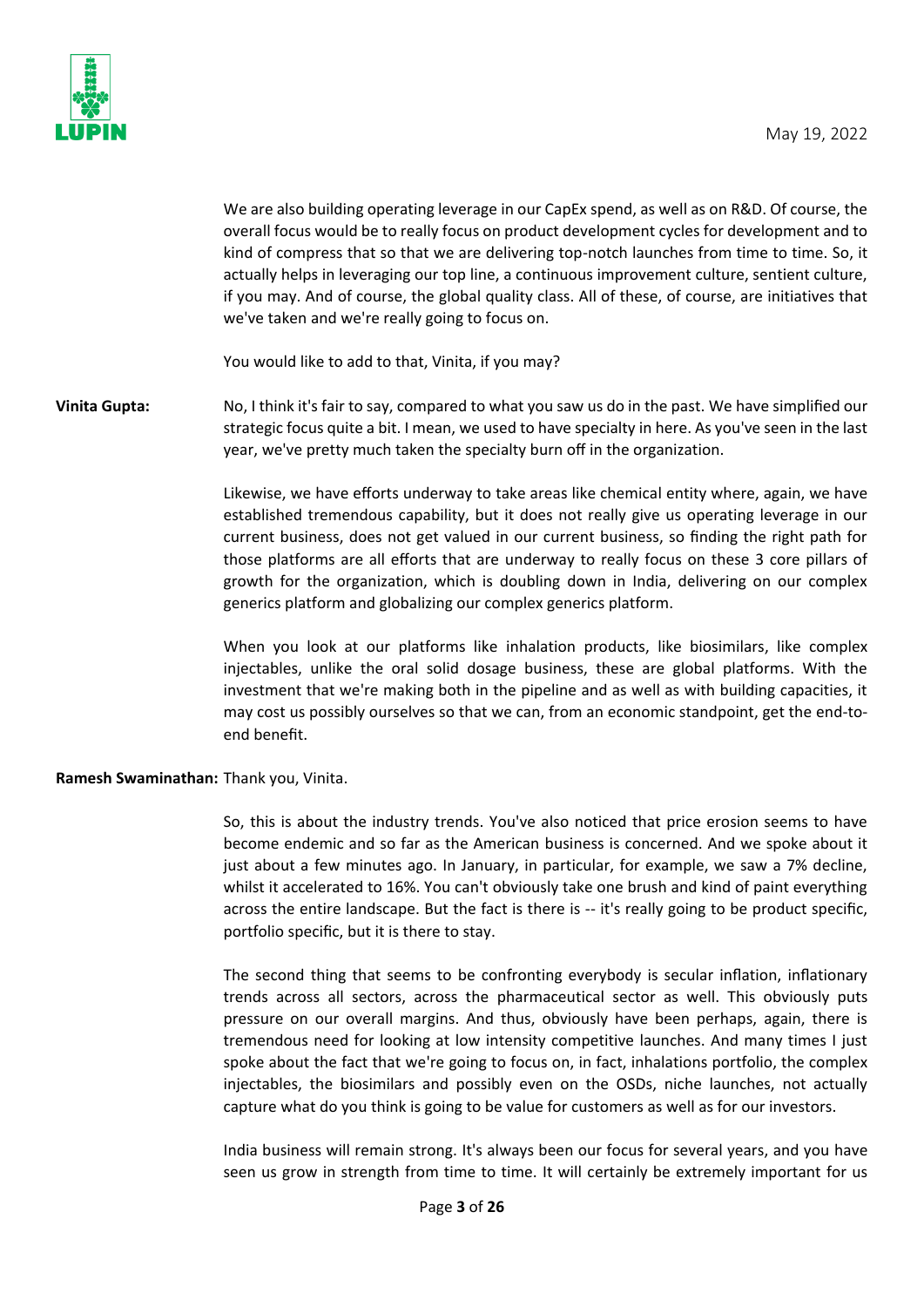

going forward as well. So, it will be -- it will encompass both organic as well as inorganic strokes. And the good thing about getting out of Covid is the fact that the FDA would begin worldwide inspections. And with that, it could be a double-edge sword. It could work in our favor because we have a pretty decent pipeline stuck without approvals. But it could also turn to be a double-edge sword and that it could also intensify competition, so to speak.

This is where Lupin is today from a market cap perspective. Next slide, please. It's about \$4 billion market cap and revenue base is about \$2.2 billion, EBITDA about \$311 million. People are very familiar with this. Globally, we are the 10th largest generic company. We were higher up the league tables a few years ago, and we are sure we will get back there. The sixth largest Indian pharma company, the third largest in American from a prescription's perspective. And we are present in several geographies from U.S.A., Mexico, Brazil, India, and we are present in Australia, Philippines, South Africa and a host of other places. Our overall manufacturing footprint is about -- we've got about 15 sites spread across India. And of course, we have plants in America, in Brazil and Mexico. And we have 7 R&D sites, again, across various parts of the globe.

Next slide, please. This is a snapshot of what we actually -- how we -- Q4 actually was for us. As you can see, if you look at our performance over the last four quarters, it generally has been ranging between INR3,800 crores and INR4,000 odd crores. Q4, there was actually a decline versus Q3. This was led by, in fact, a slight reduction in India and of course, reduction in America. The reasons for decline in India is because Q4, in a general sense, is always the weakest quarter for India market.

You know that traditionally, Q1 and Q2 are very strong for India. Q3 and Q4 are a little tepid in comparison. This time around America, so we -- a number of people raised this question to me in the morning, why have we reached less than \$200 million because that's what you had guided for at the beginning of this year in America. But the fact is there has been price decline. This quarter, we were also stuck with, in fact, some one- times. So, in terms of losartan, we had our recall – we're not able to sell and that actually -- the turnover and also the fact that there were returns associated with, in fact, the recall itself.

So together -- and there was a price decline across a number of products because Brovana, we ran out of exclusivity status also. Levothyroxine and others, there were some -- there was a price reduction. So to that extent, you would also appreciate that the acute therapy range that we have in our portfolio, unfortunately, in the last two years to three years, we have not been able to make a whole lot because acute therapy has not been selling in America or in fact, in most parts of the globe.

Then, of course, we talk about other therapy areas, including other SBUs, including API, who still have an issue in terms of acute therapy products, cephalosporins products. So, all of this has taken a toll and to that extent, Q4 has remained a little suppressed, so to speak. And if you look at the EBITDA margin, it has also come down. There's close to INR127 crores impact only because of the fact that our sales were lower. But apart from that, there was, of course, the impact of several one-times. This is including the losartan recall and the costs associated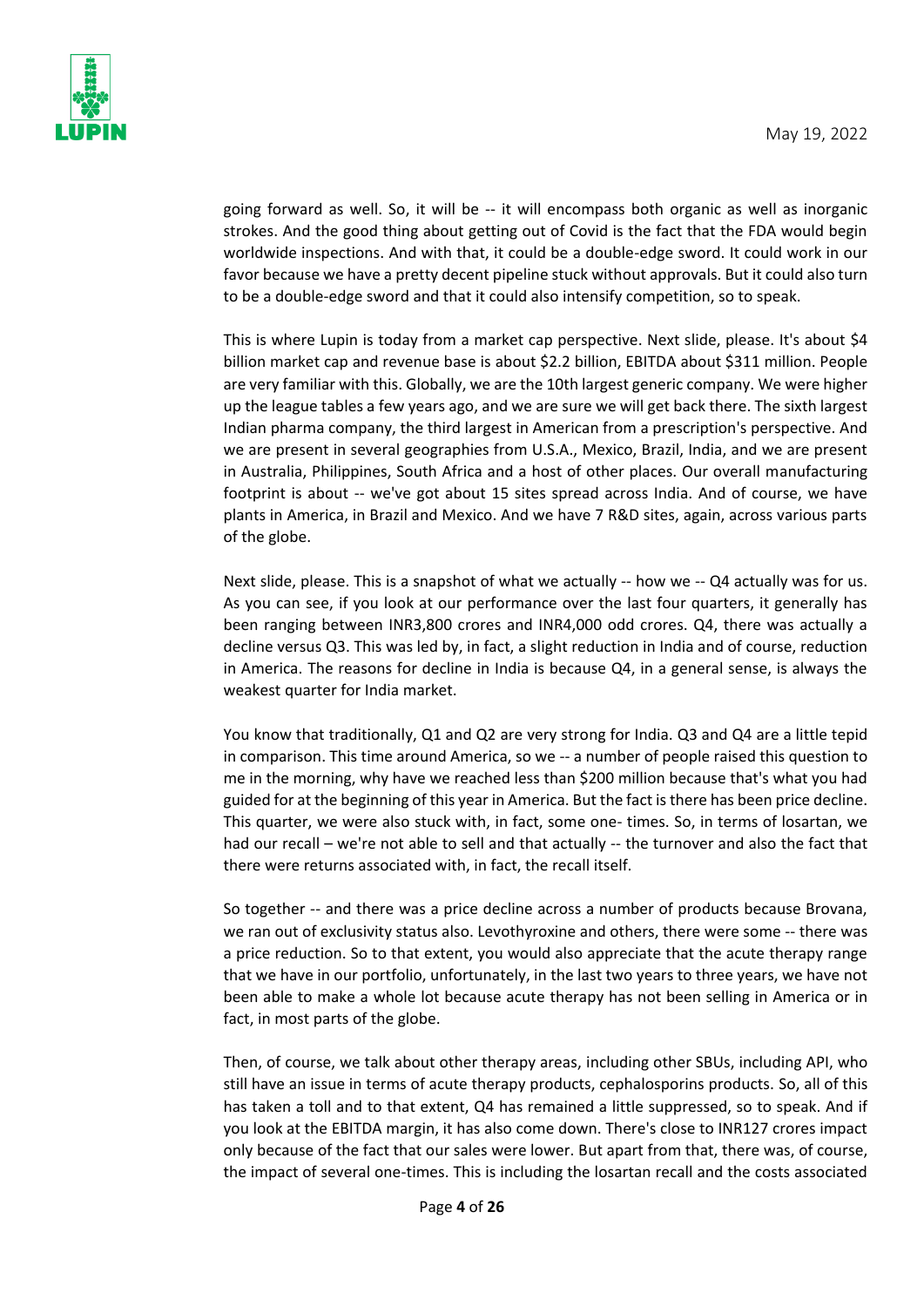

with that. As you might also know, we lost our litigation for Solosec in terms of royalties we paid to the vendor and there were associated litigation costs and the like. So, all this actually took a toll. So, the one-time that actually comes into overall expenditure base.

Apart from that, there was a swing from the last quarter because last quarter, there were settlement incomes, and those did not figure in this quarter. So actually, the swing is a little more marked in terms of -- it's been a -- this big swing vis-à-vis in the previous quarter. The last was 13.7% on a normalized basis. This time, it came down because the sale as well as the one-times that we took, plus, of course. There were other developments, which are very noteworthy and important.

We acquired Anglo-French. It was actually consummated in the first week of April, but important development, obviously. We also expanded -- we had a bolt-on acquisition in Australia, a very important one for us. We announced partnerships, strategic partnerships in China and then, of course, supply arrangements in China again and for other important products for Peg G-CSF and so on. You see the FDA approval for a number of products, 3 products as such. And of course, we had our inspection of our Tarapur facility last quarter.

Next slide, please. Vinita, this is really your -- would you like to speak about America?

Vinita Gupta: Sure. Sure. So, I think most of this is known. But if you look at our position in the U.S., certainly, we have a very strong market position with 44 products. We are market leaders. A very heartening development with albuterol. All of you know that we entered a little bit later than our competitors/ our peers in albuterol, but have now got 22.6%, almost 23% market share, so have ramped up very nicely.

> And when I look at Albuterol, Brovana, now inhalation products are over 25% of the company's -- the U.S. business revenue, a bigger part of the U.S. profitability. So, the transition into complex generics, certainly, in relation, it's happening. We need to accelerate it, which we are looking forward to in fiscal year '23 as well as '24. We have material launches into the US. We have a good number of our portfolio. We are in 60 products in the market, 113 products. We are in top three in terms of market share. And a good number of products that are pending. So, from a pipeline perspective, when we compare it with all of our peers, we have one of the richest pipelines, both in terms of number of ANDAs that are pending as well as the complex products that we have above -- within the pipeline that gives us the headroom like Ramesh was saying, based on the conversation with some of you that our market cap pretty much reflects only the India business.

> We have tremendous upside here with the pipeline that we have built on the complex generics front for the US. On the revenue front, as Ramesh mentioned, we had softness in Q4, in particular, due to a couple of products, Albuterol, primarily phasing. We see Albuterol - really again, the winter month is the volume is higher and then tapers down. So, we saw some of that, plus we had a regional competition in Brovana. So, we saw the impact of that. And we had the recall of losartan. Those were the three material reasons why revenues were down in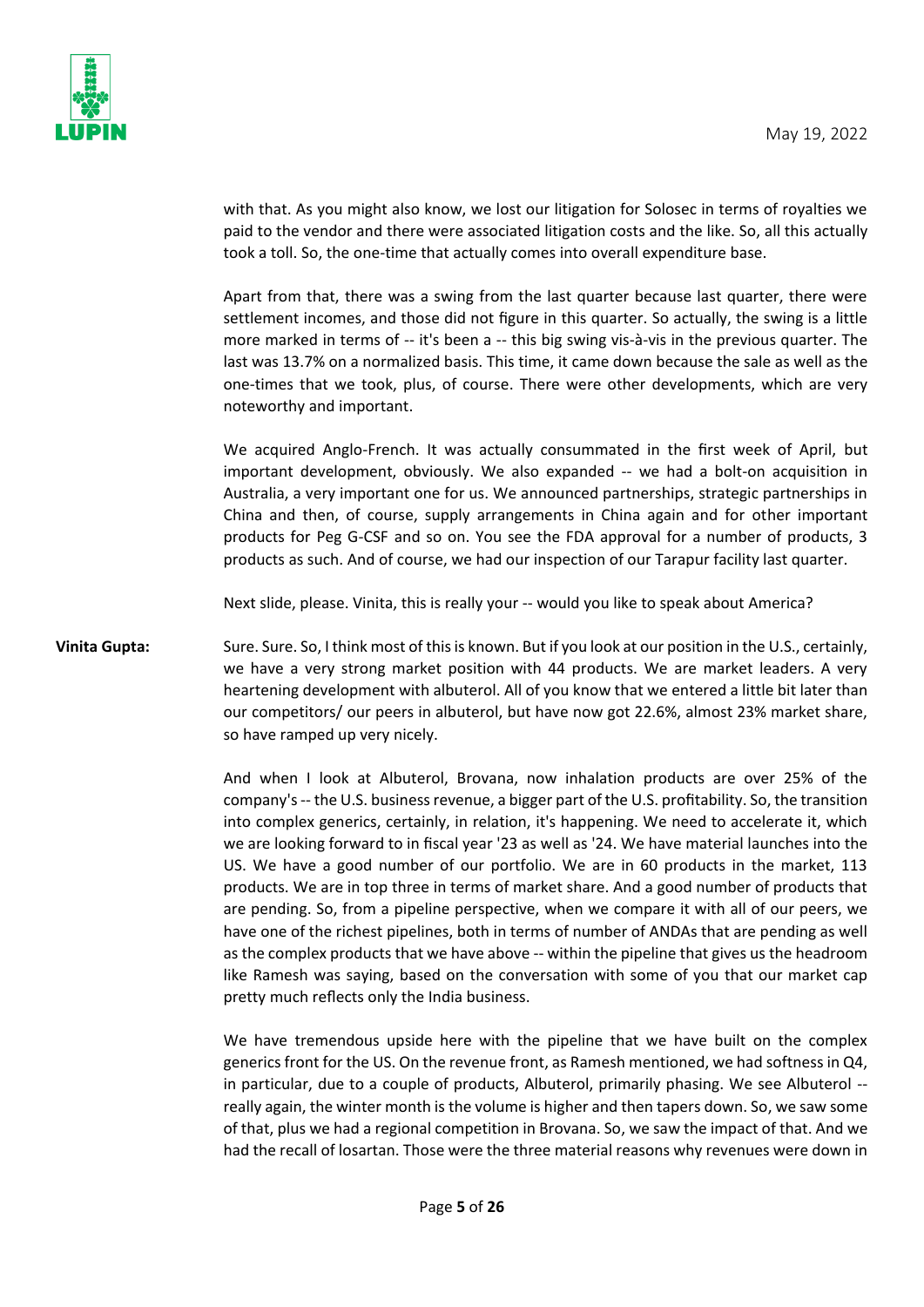

Q4. And we launched a couple of products. We launched two products, small, though in the scheme of things.

Our material products, we expect to really now in the next 12 months, the launch of Suprep into the U.S. And then later on in the fiscal year, we plan to launch Spiriva as well as FDA permitting Pegfilgrastim. So, we've had challenges this past year. I'd say it's been a year of really making the U.S. business stronger from a processes standpoint, from a balance sheet standpoint. We had a number of one-time impacts of gross to net items like FTS works that we cleaned up as well as returns, inventories for the flu season products like Oseltamivir and cephalosporin. So, we believe that we are in a strong position, but still need new product launches to grow the business.

I mean, all of you have been close to the marketplace and the trends in the U.S. Our pricing pressure is still strong, especially on the oral solids. We continue to see double- digit pricing pressure. And so the only way to be able to grow both on revenues as well as profitability is a combination of new product launches and material new product launches, as well as continued cost reduction and optimization and both are a very strong focus for us.

**Ramesh Swaminathan:** Thank you, Vinita.

Next slide, please. Nilesh, would you like to take on this India business?

**Nilesh Gupta:** Sure, Ramesh. Yes.

So we feel that -- we feel very good about our India business. I think it's just coming into its own, and I think there's a lot of room for us to grow in India. And we're really exploring all kinds of things in India. And we'll talk about some of that. So, as we fixed the U.S. business, I think the core India business, we definitely want to double down on. The Q4 growth was tepid. We grew at 5%. And then I think that's an industry trend at this point of time, especially the Covid drugs as they come off and the additional market that happened on the Covid counters had come down. You will see sluggishness for the market.

You'll see sluggishness for -- you'll see even market decline. I think in April; the market is actually declining for the industry. We were not positively impacted by the Covid products; we really didn't have any. And therefore, we'll not be negatively impacted materially as well. So, it should be good growth. It should be a good growth year as long as Covid doesn't play spoilsport anymore. Hopefully, it's behind us. But the India quarterly sales, as you can see, goes as norm Q4 is always weak. You see a high Q1 coming up, thereafter. Year-on-year, yes, last Q1 was big. So from that perspective, you won't see that growth, but you'll see that growth in coming quarters as well.

Our focus is chronic amongst a peer set where the largest -- our proportion of sales from chronic therapy areas is the largest and that continues. And our big three areas are cardiac, diabetes and respiratory. As you can see from the slide, we're growing faster than the market in all three. We are not satisfied with this growth rate. We think we can do better. And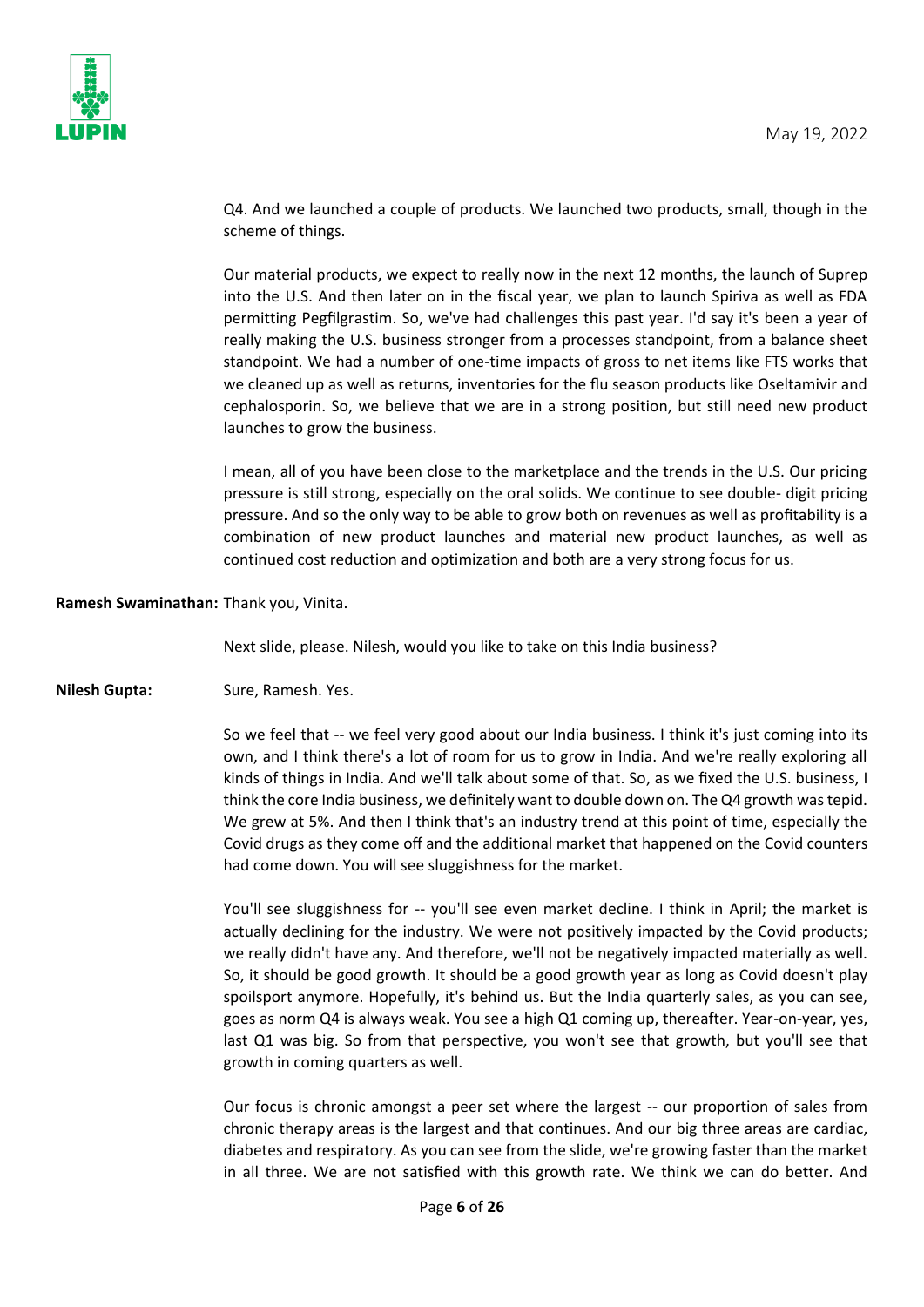

certainly, FY '23, but the period days beyond as well. You should look at stronger growth coming from Lupin in these therapy areas, but overall for our India business as well.

Three brands in the top 100, 8 in the top 300, that statistic has been improving. Again, not satisfied with it. I think there is, again, more room to grow there. Double-digit growth in areas like respiratory and gynecology and we're launching new divisions as well. So, we launched three divisions, one for diabetes, one for CNS and one for anti-infectives. Like I said, I think it's an extremely fragmented market. There's a lot of room to grow. It's our home market. The U.S. and India are our 2 home markets. So, we have to do well in both those markets. And certainly, there's a lot of room to grow in India.

Ramesh, back to you.

#### **Ramesh Swaminathan:** Yes. Thank you.

These are the other markets that we are present in. So, essentially, we've made some good progress across various markets. On the EU5, for example, we also -- Fostair was introduced, and we have been ramping up on NaMuscla as well. Australia, we made this acquisition, Southern Cross, which we believe would serve us good in the years to come. South Africa, now the fourth largest generics player, and of course, been a market leader in cardiovascular space for quite some time. Brazil -- so that's been a loss-making unit until very recently, but it's turning around pretty nicely for us. Mexico, we are market leader in ophthalmology, number two actually, Sophia is number one. But in terms of values and then in developing a national footprint, we really are going the full hog out there.

And of course, API business -- our fortunes have dipped this year essentially because of acute therapy products not selling in most parts. But I understand the JV business continues to do pretty well. Some headwinds in India on the TB front, but overall, still good growth. And as you might know, we are looking at getting kind of broad-basing our overall portfolio of products that we serve for the global institutional business.

Next slide, please. The P&L, essentially, this is a snapshot. This was actually provided previously. We spoke about the fact that there has been a slight decline in overall sales. And we also spoke about the reason why there was a decline in overall EBITDA margins. And there are, of course, exceptional items from a write-off perspective also. This time around, we had accelerated amortization of certain intangibles in Gavis, which we took this year. And overall, given the fact that we actually had a huge exceptional items in Q3. We had -- we ended up with the entire year at an overall loss situation. But just to add, that the next two quarters could potentially be -- might have the same lackluster feeling. But the second half of next year onwards, you would actually see a step up in terms of sales, as well as in terms of the margins that go with it.

As Vinita was saying, there are a number of products that we are looking at for America over the next several years. And for sure, I think this would begin in Q3 with Suprep and that's something which we already have an approval for. This is again a snapshot of what we spoke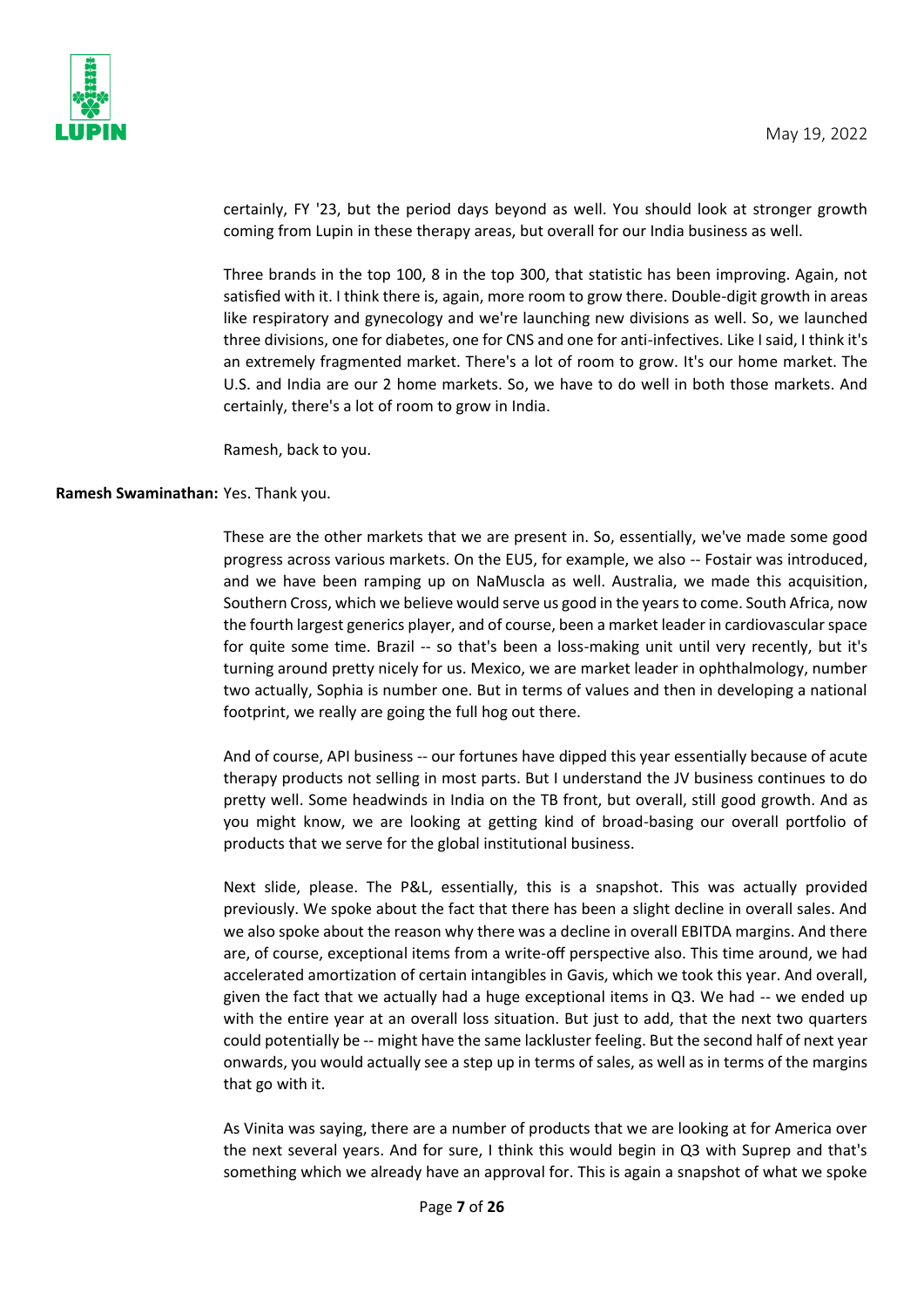

about. Essentially, the annualization of our annual results for the year, for the company. And I guess it's something that we just spoke about in terms of the exceptional items, making this a very exceptional year in some ways.

Next slide, please. Yes. R&D, as you can see, it's been running steady at around INR350 crores, INR375 crores mark, so to speak, and now it's around the 8% mark. But more importantly, the character of R&D is shifting. As Vinita was also saying, it is going to be more -- a lot more focus on complex generics, so it's going to be inhalations and the injectables and biologics all the way -- biosimilars all the way. And of course, the salience of NCE would certainly come down over time.

There's been a tight rein on overall capital expenditure. As you can see, we used to -- it used to be in the INR1,800 crores range. It's hovering around the INR600 crores mark, but there's a lot of impetuses on reining in the CapEx cost expenditure outlays. And of course, from being a cash surplus company, there is a slight increase in overall debts. There's tremendous scope for potentially working on working capital optimization. It's around 145 days currently, and we and my team are working on optimizing on that. It turned out to be a debt situationally because the fact that we had to pay up the settlements related to Glumetza, but that is onetime. It's a question of time if we kind of get back into the surplus situation until we actually start using it for productive purposes, including M&A. And that's something that we are saying, you'll be looking at in India and worthwhile acquisitions in other parts also.

Next slide, please. Really, your slide, Vinita. If you want to talk about complex generics, you're passionate about it.

**Vinita Gupta:** Sure. So, as I mentioned that the focus on the pipeline front to grow the business is certainly on the complex generics. And we have pivoted from an R&D standpoint from oral solids into complex generics. That's not to say that we don't leverage our oral solid platform. We have tremendous capabilities and capacities from a plant perspective, established there as well. So, definitely chasing material opportunities there, but really going -- making sure that all of the material pipeline opportunities on the complex front, whether it's injectables, inhalation, ophthalmic, derm, we cover them. And right now, I mean, pipeline is rich with all of the material products across these platforms.

> Next slide, please. So this is really what our pipeline looks like. It covers \$70 billion with our products going off patent. And as you can see, the oral solids are now 15% of our pipeline, biosimilars 30%, just given the sheer scale of the biosimilar products by market size; inhalation, 25% of our pipeline and injectables, 22%. Also a small percentage of women's health and depot injectables. We have captured separately from injectables. So, roughly injectables is 30%. So, when you start looking at inhalation, injectables and biosimilars, roughly 30, 30, 30, material opportunities across these three platforms.

**Ramesh Swaminathan:** Yes. Next slide, please?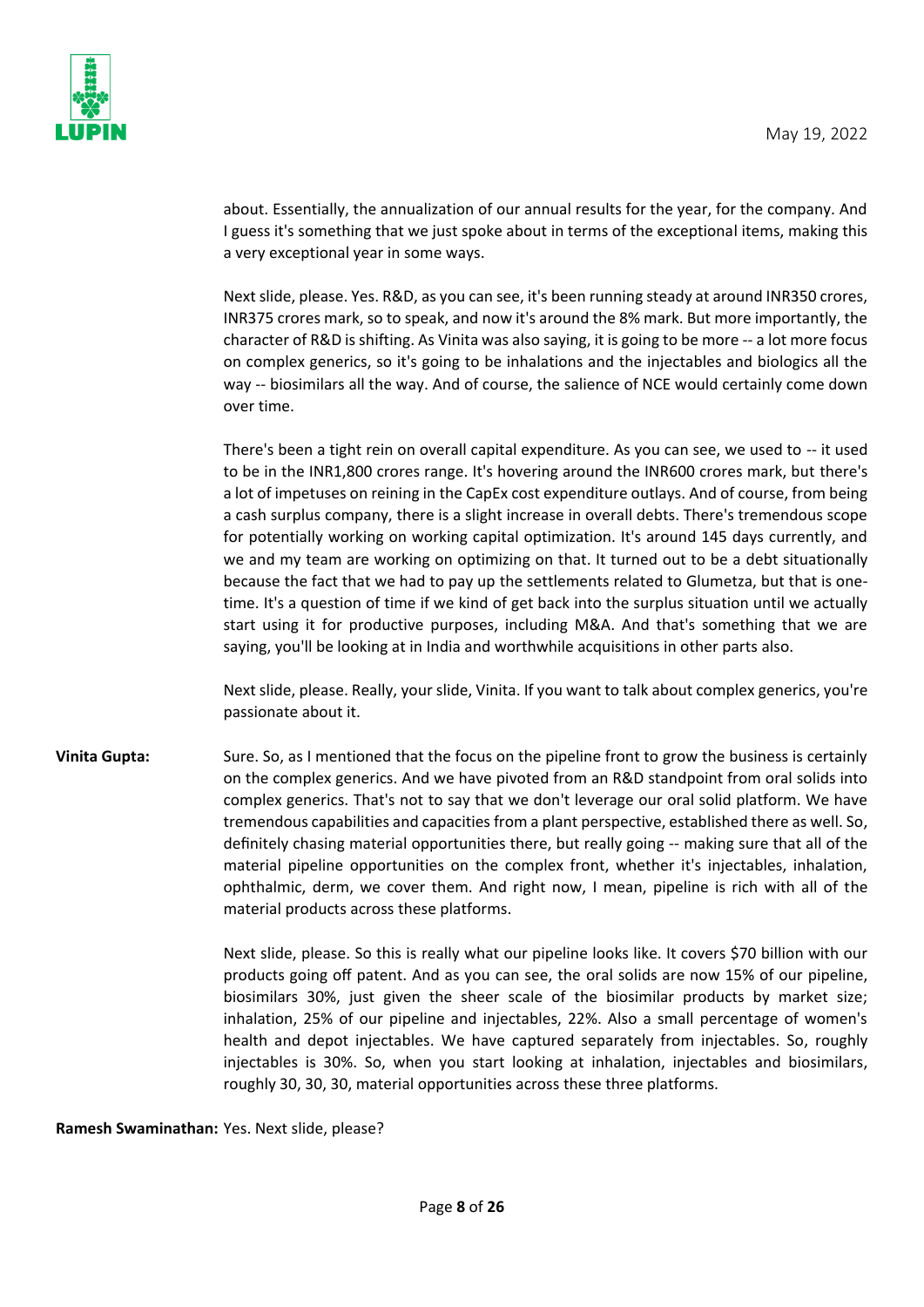

**Vinita Gupta:** So -- again, this is continuing on the same theme. We have already started monetizing our inhalation platform with products like albuterol that we have monetized in the US. Now a solid product for us. And some of these platforms, as you can see from the flags that we put in there are geographic. We have the potential of leveraging across multiple geographies. So, on the inhalation front, we also launched Fostair recently as said in U.K. and have plans to launch other inhalation products in U.K. and Europe as well, as well as China.

> So, the inhalation platform has started and in the next couple of years will really become a material part of our business, as well as geographical spread. I mean right now, we have albuterol, but looking at the next 12 months, Spiriva and then Dulera and Fostair. We have Qvar, the next wave of DPIs, MDIs, the Ellipta products, the Respimat products, all in the development on the inhalation front.

> On the biosimilars front, again, multiple geographies that we are addressing. And the focus has shifted from, of course, our first program, pegfilgrastim, for the US, which we're looking forward to bringing to market soon, the products where we can be in the first phase, where we are in first or second to launch and have the potential of really getting major upside as well as a strong long-term position.

> On the injectables front, after inhalation and biosimilars in fiscal year '24, we will see material launches coming through. We've had a number of complex filings. This past year, we have had our first peptide filing on the products like ganirelix, products like glucagon, our Risperdal Consta on the depot front, that's pretty far along. We hope to be the first company to file a 505(j) for Risperdal Consta and so on and so forth. So, material pipeline, complex product pipeline on the injectables front.

> On the women's health front, we've made significant progress on the drug device combinations. Products like Nexplanon and Mirena, we've already got proof-of-concept and have put these products into the clinic. Again, from a timing perspective, it's inhalation now, biosimilars next, injectables soon thereafter and women's health in the 4-year to five-year time frame.

Next slide, please.

**Ramesh Swaminathan:** It's basically what you've already spoken about.

**Vinita Gupta:** Well, I think I've probably spoken to most of this. I mean, on the inhalation front, we are pretty much chasing all of the material opportunities. Products where we are late, we don't intend to get in because there's enough opportunity to chase. And really, in terms of sizable market opportunities apart from the US, Europe turns out to be a material opportunity for us on the inhalation front followed by North America, Canada, Australia, Japan through partnerships and even China.

Next slide, please.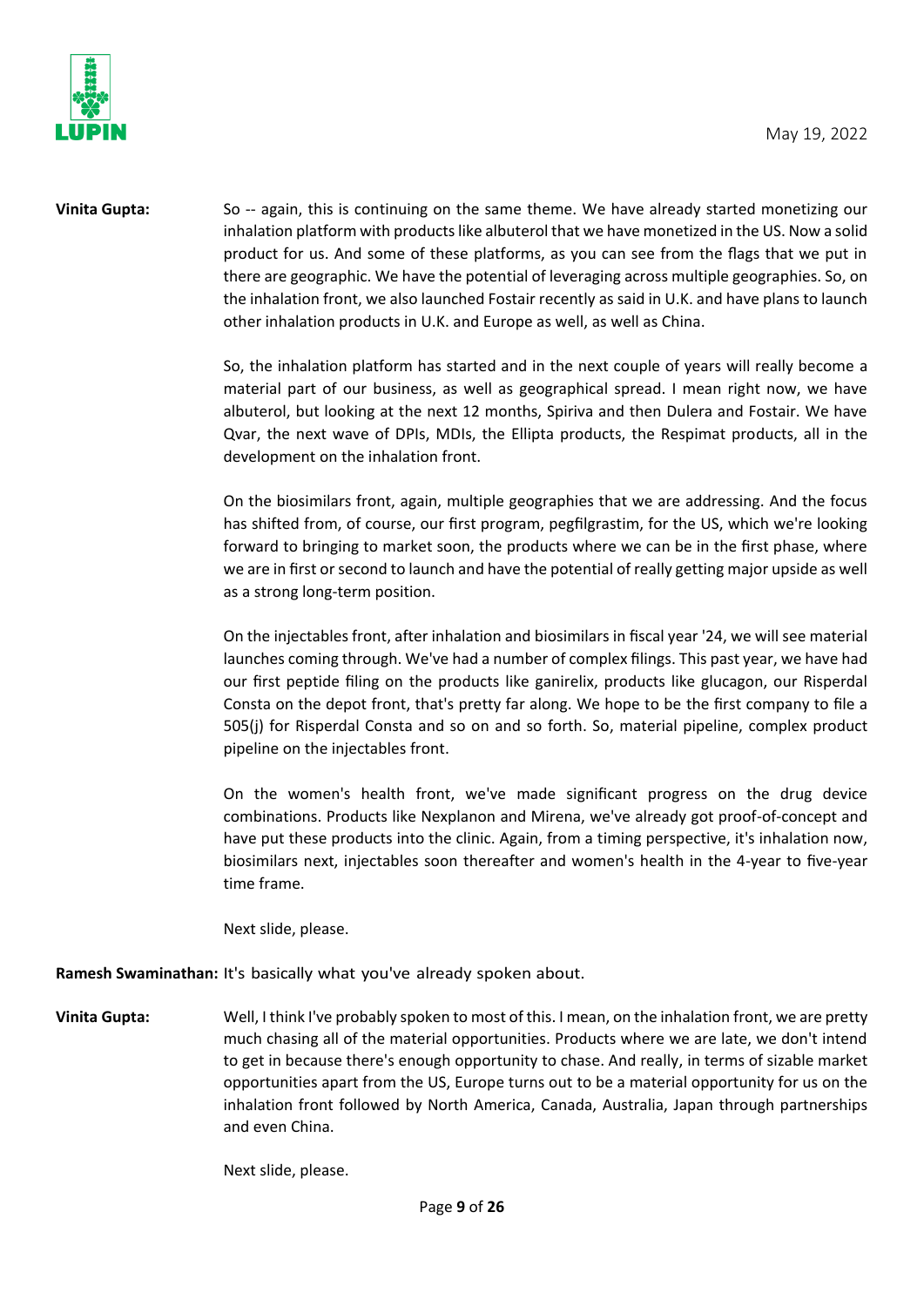

- **Ramesh Swaminathan:** I think one -- just a flavor here, a colour. Essentially, we have two DPIs and four MDIs under development. And we, of course, have 2 products in the market and we have Ditropan coming end of this year first phase.
- **Vinita Gupta:** Yes. This is on the injectable front. We talked about this as well. I mean we have -- yes; we can move on to the next slide.

**Ramesh Swaminathan:** Injectables. Next slide, please. Biosimilars.

**Vinita Gupta:** Yes. So on the biosimilars front, of course, we started with Enbrel that we launched in Japan and then Europe through a partnership with Mylan. That continues to evolve. Mylan continues to launch in multiple countries, and we expect our share to build over the next 12 months to 24 months with Etanercept. The U.S. is still long away, still 2029. But needless to say, we have reserved rights of the product for the U.S. market.

> Pegfilgrastim, while we are a late entrant on Pegfilgrastim, really, for us, we will start learning the market through it. And hope that in the next 12 months, we get inspected by the FDA and we'll plan to launch the product. We're very pleased with our position actually on the on-body Onpro product, where we seem to be one of three and potentially in the first wave. Our customers are very, very keen to see us in the market with that product. So, we think we will really grow pegfilgrastim materially with the launch of Onpro, which is 10 months behind the pre-filled syringe but it's going to be a material anchor for us on the biologics front.

> Lucentis is well under -- when we had some delays in the clinical trial with Covid, but now it's well underway. And again, very strong partnership position in the U.S. that we've already established for Lucentis. We'll share more as we come closer to the opportunity. And right after that is Eylea. So, on the ophthalmic front, both Lucentis and Eylea are going to be material opportunities for us that we would leverage through the channels that we have established relationships with. And then we have programs earlier stage in the pipeline that we are pursuing.

**Ramesh Swaminathan:** Next slide, please.

**Vinita Gupta:** Go ahead.

**Ramesh Swaminathan:** Yes. I will go ahead with this. So as I was telling people, there is a lot of things that we would pursue and there are lot of inefficiencies that have crept up in the system over the last few years. So, we are working on all of this. There is, of course, considerable idle time because we programmed for a lot more capacity utilization and went ahead with a lot of capacity expansion at various -- in the factories, both the API and formulation. So, there is considerable idle time out there, which we want to clear.

> It obviously would be coming down on expenses, perhaps footprint, addressing the manning background in various parts and the like. So, we are doing a lot of stuff on that front. We also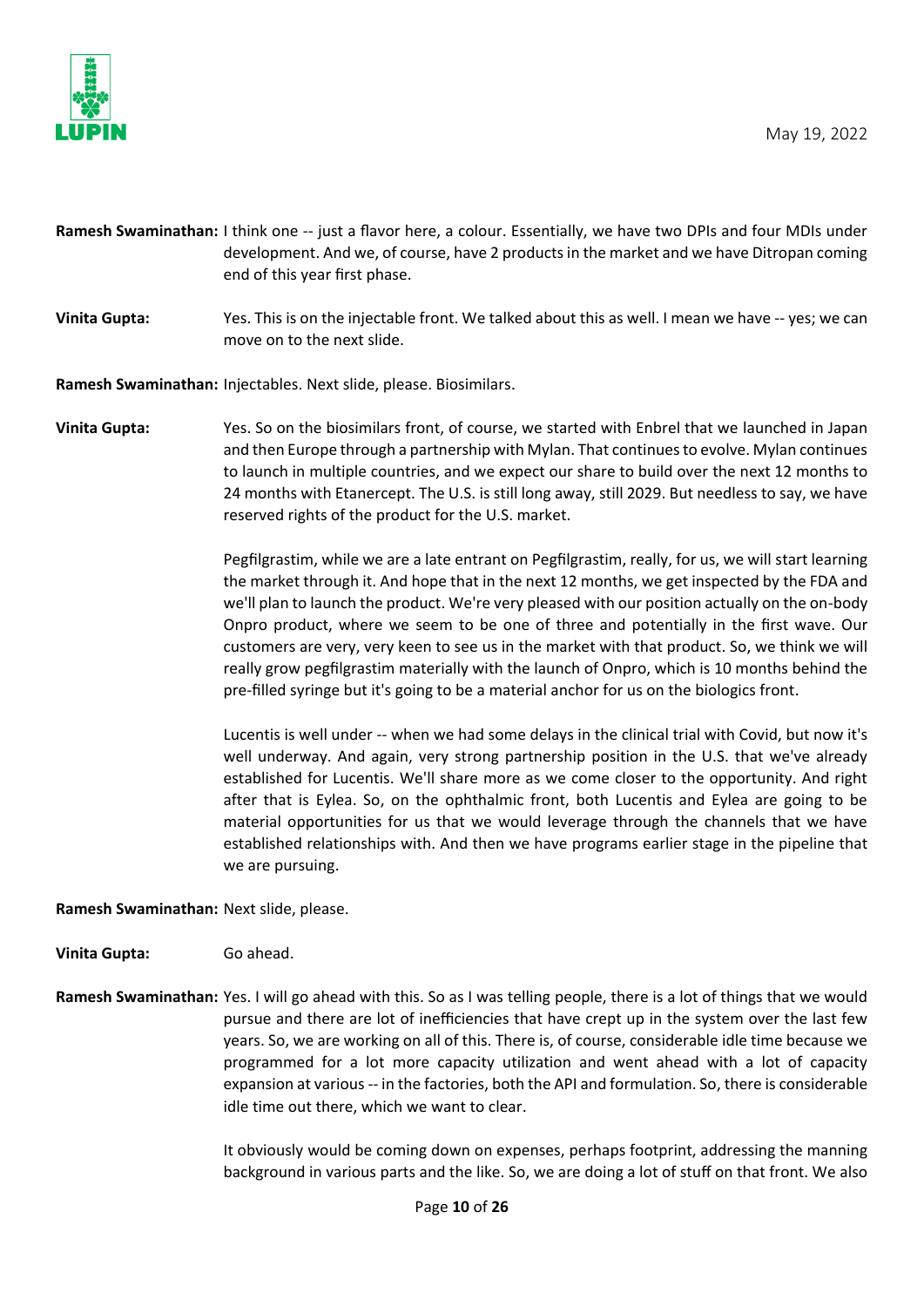

know that there is a lot of write-offs in the system because we've been dropping products. Demand has been coming down and the like. So, there's a lot of scope for reduction of retarders, value eroders, if you may. And we're working on this as well. Given our supply chain issues and OAI status and so on, we also had issues on airfreighting.

So, ideally, if you go back about five years ago, 100% of our products would have been ocean freighted, so to speak. But over the last few years, there has been a considerable element of air freighting, which has been happening. We would like to pull down on that -- claw back on that and go down to ocean freighting and that would mean considerable savings on that score.

There are, of course, returns associated with the -- there are various kinds of costs. The returns were essentially because of product recalls and the like and normal returns. I think there is scope for optimization on that in India, as well as in America. We're working on that. This might seem like an anomaly. Whilst we have idle time, we have also a failure to supply, which has actually, again, eroded our bottom line tremendously over the last couple of years. We believe that if you were to pull up -- go back on all of this, save on all of this, optimize on all of this, including pulling back on low-margin SKUs, there is considerable scope for improvement in our overall performance.

I think the figure rest anywhere between INR500 crores to INR1,000 crores. So, it really depends on how much we can pull back on and how fast can we do that. So that's one of the things that we are taking on as a company, and you'd like to expedite this, not -- actually to deliver good results for ourselves, live up to our potential and deliver for our shareholders. This would obviously mean optimizing on the network, optimizing on the R&D front and looking at the entire business at an integrated fashion, and we've got the right technology tools to kind of work on this as well.

R&D optimization, would you like to speak on this, Vinita / Nilesh?

**Nilesh Gupta:** Next slide, please.

**Ramesh Swaminathan:** No, no. Yes. Okay, R&D.

**Nilesh Gupta:** I think we talked about most of this already. So, we've optimized the R&D spend, but I think we're chasing the right opportunities. Clearly, the size of the prize on the oral solids has come down, and the optimization is largely in line with that. But our key initiatives on the inhalation side, the injectable side, we are pursuing. Biosimilars, I think we're still cherry picking. The idea is to have products that come in the first wave. Etanercept was different. But -- and I think we learned a lot through. But if you sort of look at the rest of the pipeline, that is intended to be first to market or one of two or three players in all.

> So, the optimization on the R&D, we feel good with this number. And I think we're going to be able to stick with this kind of number for the foreseeable future. Or we'll possibly bring it down a tad even. But I think we're seeing all the right opportunities that there are.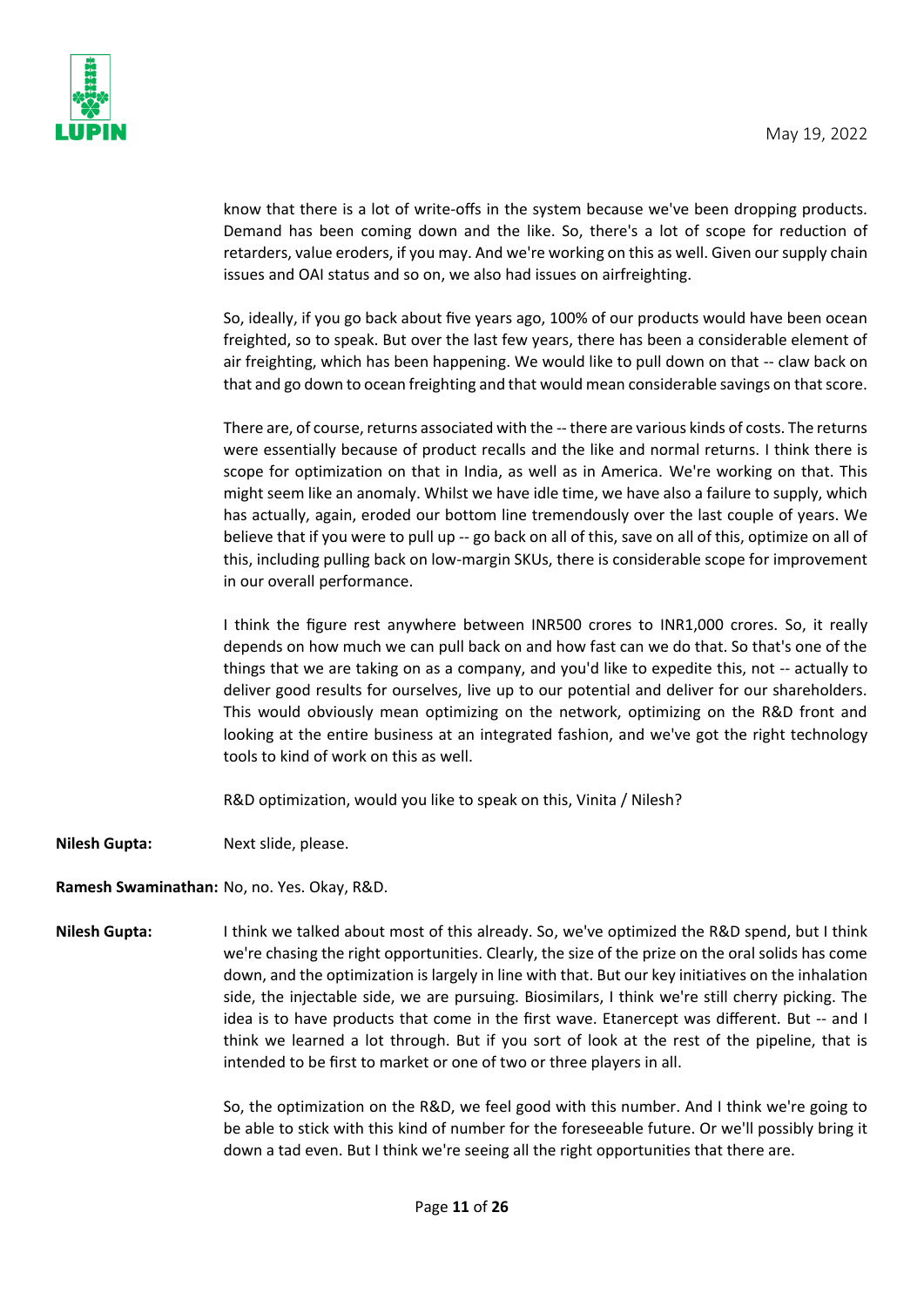

Obviously, I think we have a wealth of portfolios and platforms to work with. But the filings that we have are huge as well. So 457 filings to-date. There's still another 160 pending approval and a bunch of first to files as well. A lot of that in -- close to end of this fiscal and in FY '24 onwards, you'll start seeing those coming to market. I can't see the bottom. I think I've touched on most of that already.

So Ramesh? Yes. I think that's it, right?

**Ramesh Swaminathan:** We've got one more slide. So, Lupin has always been applauded for the quality of its manpower. We always come across as a very professionally-led firm. The quality of the professional's kind of speaks for itself. The first family included, they are professionals and hard professionals and behave in the way they come across also. And they rank pretty high in the world table, the league tables when it comes to being the most powerful CEO amongst women and the like.

> A lot of awards to a host of other professionals at Lupin, right, from -- and of course, several functions, manufacturing, quality, professionals like a CIO and the like. So we've got a lot of those. And I would think that these would keep coming up because we're only going to do better from now. That's a result that we have taken, and we would live up to that expectation also.

Thank you. We'll move to discussions.

- **Moderator:** Thank you. We'll now begin questions and answer session, However, wants to ask question may raise your hand, you can just introduce yourself with your company name and ask the question.
- **Pritesh Vora:** This is Pritesh Vora from Mission Street India. I just want to understand what is our total investment made in the biosimilar pipeline until now? And what do you see the total when the revenue start coming in that particular stream? What will be the US-led revenue? And what will be the rest of the world led revenue?
- **Ramesh Swaminathan:** I'll take on the first part of the question. So, when you speak about investments for biosimilars, the first biosimilars that we developed -- we actually developed in partnership with a company called Yoshindo. To the extent, a huge chunk of the costs was borne by our partner. So, we've actually been a little calibrated the way we went about that, what we thought was untested in some ways.

Even today, a lot of our biosimilars is essentially under partnered programs and not from a financial perspective, whereby the risk of development is actually borne by the financial partner, whilst we share in the success when it actually gets launched. And so we share in the spoils when it comes to commercial success really. So, to the extent, we have kept our overall risk -- the risk associated with that to the very minimum.

**Pritesh Vora:** Any particular figure? How much investment has gone up till now in that particular time?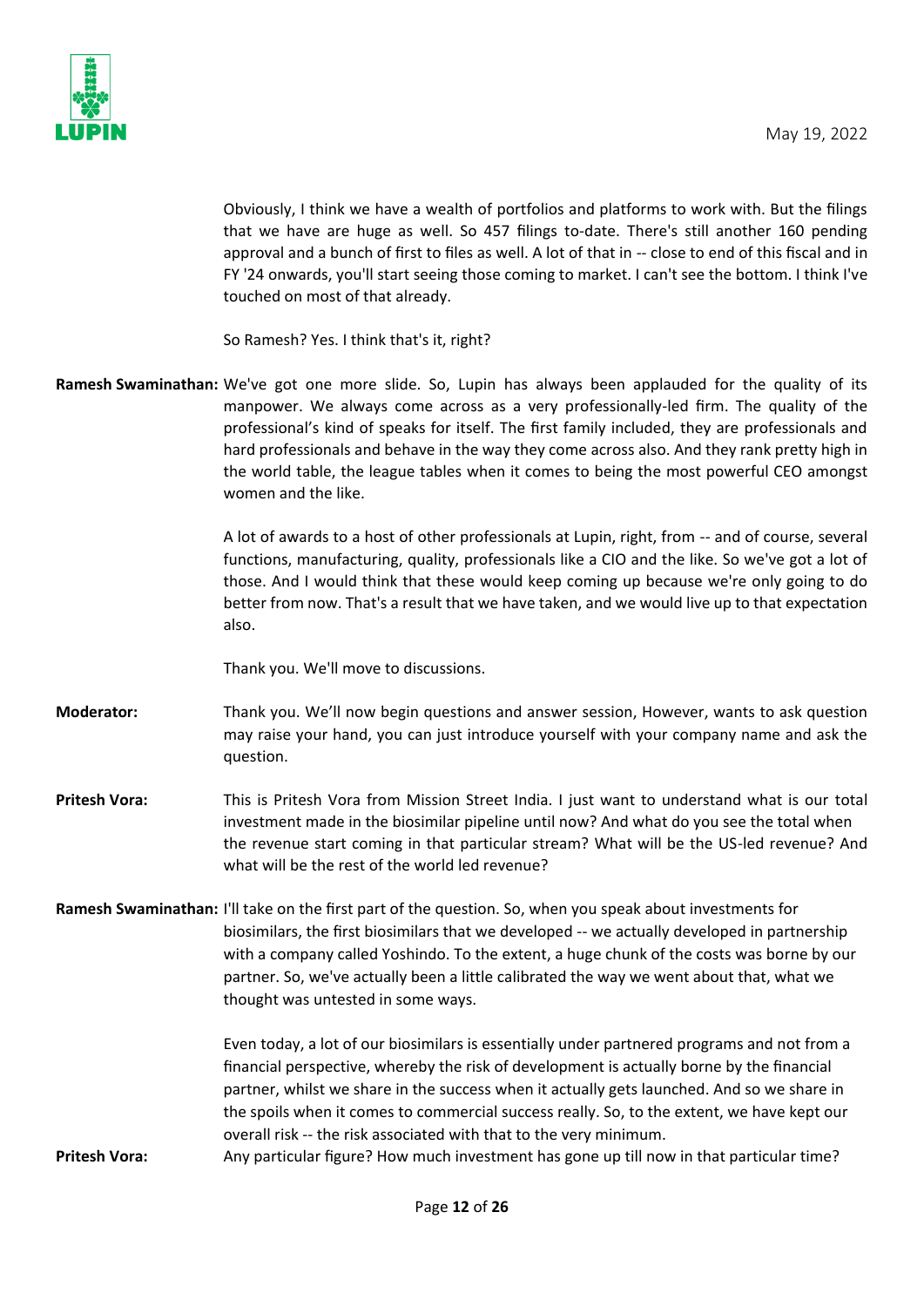



|                      | Ramesh Swaminathan: So, the investments are two kinds. One is, of course, on the development of the pipeline. The<br>other is in terms of investments for the infrastructure itself. And that's -- it's minimal right<br>now. About INR2 crores, INR3 crores it comes overall together.                                                                                                                                                                                                                                                                                                                                                                                                                                                                  |
|----------------------|----------------------------------------------------------------------------------------------------------------------------------------------------------------------------------------------------------------------------------------------------------------------------------------------------------------------------------------------------------------------------------------------------------------------------------------------------------------------------------------------------------------------------------------------------------------------------------------------------------------------------------------------------------------------------------------------------------------------------------------------------------|
| <b>Nilesh Gupta:</b> | Yes. About \$15 million to \$20 million a year would be our total biosimilar spend. And then<br>on top of that, there is funding for the key programs as well.                                                                                                                                                                                                                                                                                                                                                                                                                                                                                                                                                                                           |
| <b>Pritesh Vora:</b> | There are couple of things, so even during the course of the year, we have taken some                                                                                                                                                                                                                                                                                                                                                                                                                                                                                                                                                                                                                                                                    |
| <b>Nilesh Gupta:</b> | No, per annum.                                                                                                                                                                                                                                                                                                                                                                                                                                                                                                                                                                                                                                                                                                                                           |
| <b>Pritesh Vora:</b> | Per annum. And how many years this investment has gone?                                                                                                                                                                                                                                                                                                                                                                                                                                                                                                                                                                                                                                                                                                  |
| <b>Nilesh Gupta:</b> | It's on the increase, so it wasn't at that run rate. But we've been investing for 10 years, but I<br>think it started really small numbers. And I think this is kind of the steady state that we see<br>right now.                                                                                                                                                                                                                                                                                                                                                                                                                                                                                                                                       |
| <b>Pritesh Vora:</b> | Right. And what is the economics there? How much -- when you made this decision to<br>investment, did you see how the investment will be recouped from U.S. geography or rest of<br>the world, if we can throw some light on that?                                                                                                                                                                                                                                                                                                                                                                                                                                                                                                                       |
| <b>Vinita Gupta:</b> | So we -- like Ramesh mentioned, we've had a very calibrated approach on biosimilars, just<br>given the uncertainty and the fact that we are still learning that market, and the market is still<br>evolving. I mean like Etanercept, we had that R&D cost sharing with Yoshindo.<br>Likewise, on other programs, we have got financial investment and upside sharing. So, in a<br>way, some of those programs, you're going to look at all of it as an upside, if the program is<br>being funded by a partner. So, in terms of the revenue split right now, I mean, obviously, it's<br>all Etanercept and it's small. And it's going to be all ex U.S. right now. In the next year, as we<br>launch pegfilgrastim, we'll see a material shift to the US. |
|                      | And as we have ranibizumab as well, I mean, if I look at ranibizumab, it's 50-50 between the<br>U.S. and Europe in terms of market opportunity, but we have a bigger opportunity in the U.S.,<br>just given that the customer -- the channels are very similar to the folks that we have<br>established relationships with; the ophthalmic, specialty channel, for example, through our<br>wholesaler relationships is what we will be able to leverage for a product like ranibizumab or<br>a product like Eylea. So, you'll see more of revenues in the U.S. and partnered revenues ex-<br>US.                                                                                                                                                         |
|                      | Yes. Hopefully, that answers your question. Yes.                                                                                                                                                                                                                                                                                                                                                                                                                                                                                                                                                                                                                                                                                                         |
|                      | Ramesh Swaminathan: There is a question in the back.                                                                                                                                                                                                                                                                                                                                                                                                                                                                                                                                                                                                                                                                                                     |

**Kunal Randeria:** Kunal Randeria from Edelweiss. So, the first question on the domestic business. This quarter, I think there was a 5% year-on-year growth. Last quarter, it was around 7%, right? And given that, you have such a strong chronic portfolio and no real Covid impact in the base. Any particular reason, anything to share where you're missing, what investments need to be made?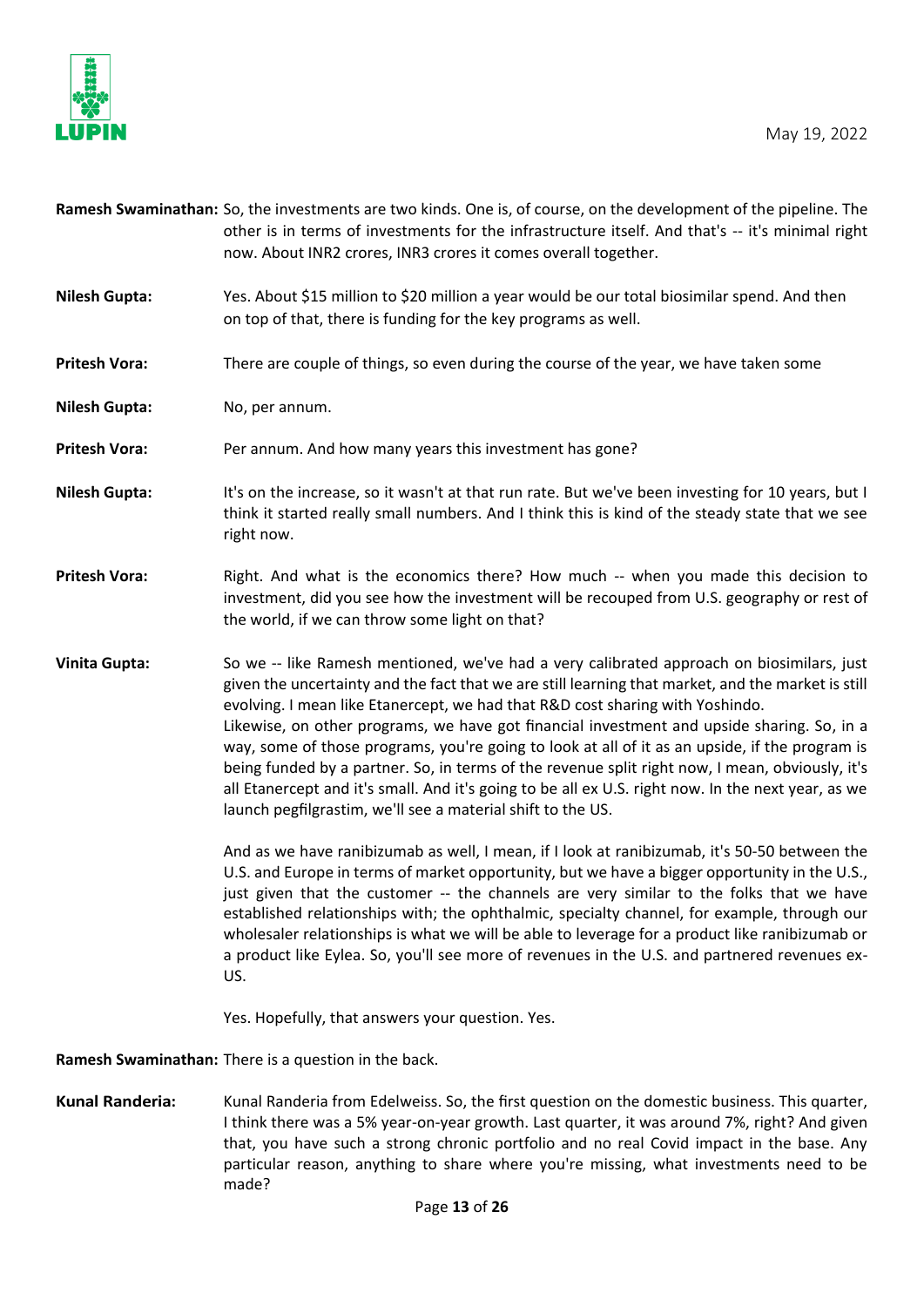

- **Ramesh Swaminathan:** Sure. So first of all, that's India business. So that includes the tender business that we do in India as well. So the India prescription business was 13.9% growth year-on-year. So that's why I don't see a concern with that business growth rate as such. So, if you take out -- the tender business was lumpy. We're getting back into some of those tenders going forward as well. You'll see it normalizing, but we do report the India prescription business along with the other business, formulation business that we do in India. But otherwise, it was 13.9%.
- **Kunal Randeria:** Okay. Sure. And secondly, the price erosion numbers in the U.S. that you share, they seem a bit scary. And obviously, this is not, I mean, good for the industry and for the health of the industry. So, I'm just wondering when do you see companies starting to withdraw from molecules? How far do you think we are? Because I think you saw something similar in 2019 when a lot of these US-based companies started to do it. Do you think it should start now?
- **Vinita Gupta:** You're going to see it. I mean, all of the generic companies, all of the generic major CEOs that I've spoken with in the U.S. are complaining of the pressure on the industry. And we have also conveyed to our customers the three big buyers that we're going to have to exit. And they are concerned because for some of them, we are the largest suppliers. But we have told them that we don't want to be your largest volume supplier. We also want to be a large value supplier.

So, I mean you're going to start seeing exits. We, actually, for the first time in the company, put together an SOP for a very planned exit so that we can -- when we look at taking a product off that does not -- that has negative margin, we're also addressing the plant cost, the idle cost that is associated with it. And what's happened is on the oral solid front, I mean there is too much capacity. And people are willing to really to be able to make some money on that overhead. They're willing to sell product at 5%, 10% margin, which doesn't make sense. So, you are going to see exits. I think you're going to see exits from us. And we already have had a few, and that's why you see that impairment on Gavis. There are certain products that we just decided to discontinue manufacturing. Likewise, you're going to see more.

- **Prakash Agarwal:** This is Prakash from Axis. My first question is on other expenses. So, last quarter, 3Q, you had called out a couple of items. And this quarter, in the commentary, there is a mention of freight and input costs, obviously, would be in materials. But what has really changed? I mean, we would have expected the other expenses to come down QoQ?
- **Ramesh Swaminathan:** Yes. So there are a couple of parts to this. And so if you look at --so there's, of course, losartan and associated recall costs and also stocks associated with that, etc, paying it off. You talk about manufacturing other expenses, right?
- **Prakash Agarwal:** No, other expenses, which used to be INR700 crores, INR800 crores, now it's INR970 crores.
- **Ramesh Swaminathan:** Yes. So, that is essentially -- one part of this, essentially, there's a slight decline in our salary costs. Some of this actually got accommodated because the incentives that we give to the sales force and the like, the shift to expenses of a different kind, and that is what is actually being brought out there.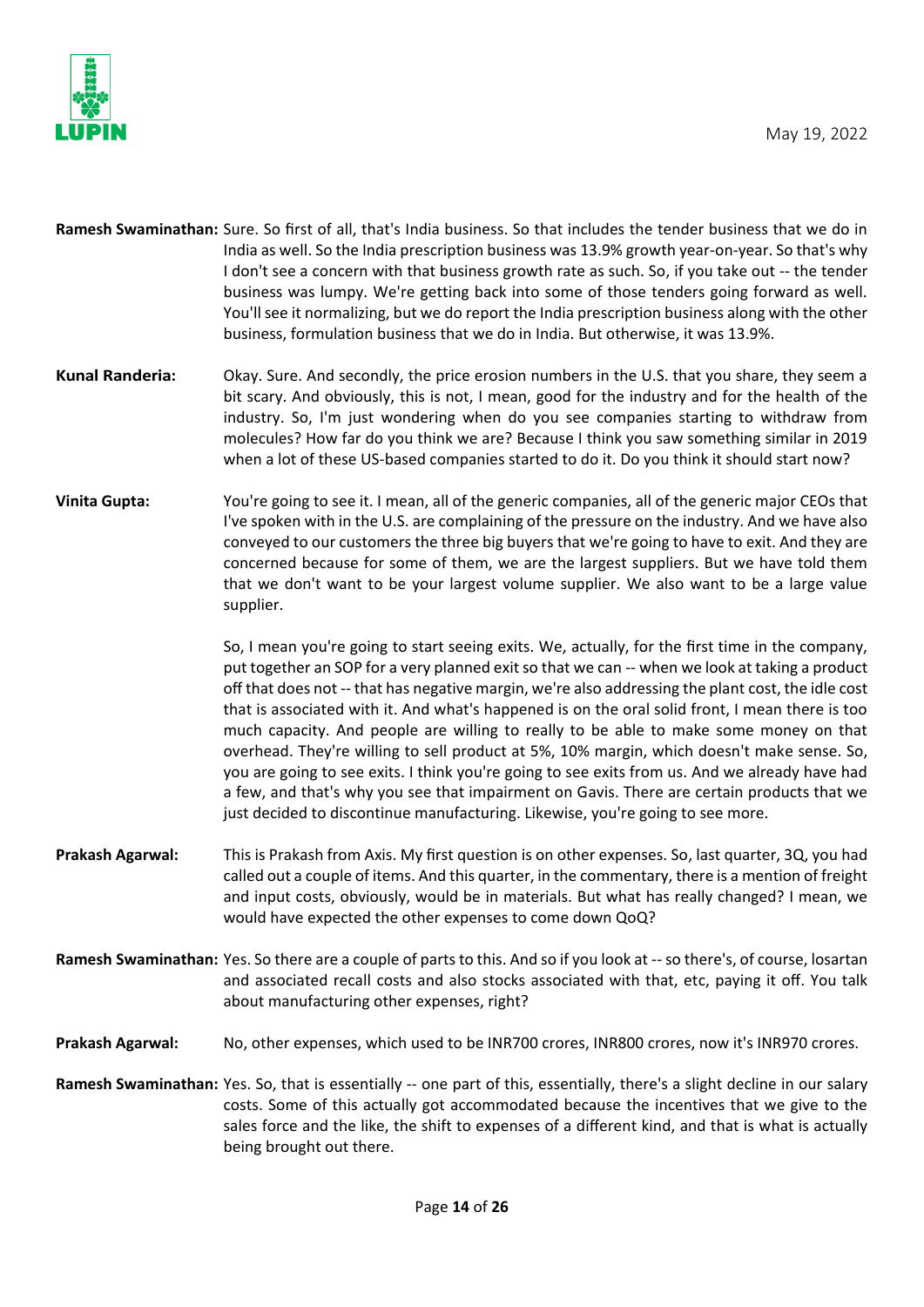

| Prakash Agarwal: | So, what I'm trying to understand, like all the other expenses, which is either the marketing-     |
|------------------|----------------------------------------------------------------------------------------------------|
|                  | related, traveling, freight, etc, is there any one-off apart from losartan recall or it is the new |
|                  | normal.                                                                                            |

**Ramesh Swaminathan:** As I said, there's a shift in between heads there, and that's what actually.

- **Prakash Agarwal:** That would be marginal, right?
- **Ramesh Swaminathan:** No, it's significant. It is significant for the manpower first line to that line.
- **Prakash Agarwal:** Okay. And losartan would be significant?
- **Ramesh Swaminathan:** Yes. So we also had Solosec litigation costs and the associated penalties that we had to pay. So, all of this put together.
- **Prakash Agarwal:** So, normalized levels would be what, sir?
- **Ramesh Swaminathan:** So, you would say that the overall. So the losartan and other costs, et cetera, would have cost us about \$11 million over there, \$10 million to \$11 million. And there's about, I would say, about \$6 million in terms of -- \$5 million in terms of shift from one expense to another head.
- **Prakash Agarwal:** Okay. That's fair. And second for Nilesh, on the US...
- **Ramesh Swaminathan:** There is also a swing as you might -- if we just were to compare Q3 and Q4, we also had settlement income. So essentially -- this is not there. Yes. Q3.
- **Prakash Agarwal:** The NaMuscla one or which one?
- **Vinita Gupta:** This is other expenses.

**Ramesh Swaminathan:** Other litigation settlements. Yes.

**Prakash Agarwal:** Okay. On the U.S.

FDA side, I mean, we were very hopeful like with Goa happening, Somerset and all would start getting remediated. What is really -- I mean not playing out is FDA -- what is the commentary by FDA now? As we hear, like you also put in the -- your commentary industry trend, it is all over the place, 4, 5 teams are in the country. So, what's really playing out? Are they stricter now? Or -- and we had all the time in the world, two years to pull our socks. So what's really not playing out for us and for the industry?

**Nilesh Gupta:** Yes. So, I can speak. Let's start with the industry first. So, I think the big industry part is, there was definitely a hiatus of inspections in the last two years. And obviously, the FDA is now ramping up inspections within the country. And we're going to get mixed outcomes basis, basis that -- basis of the readiness of the individual company.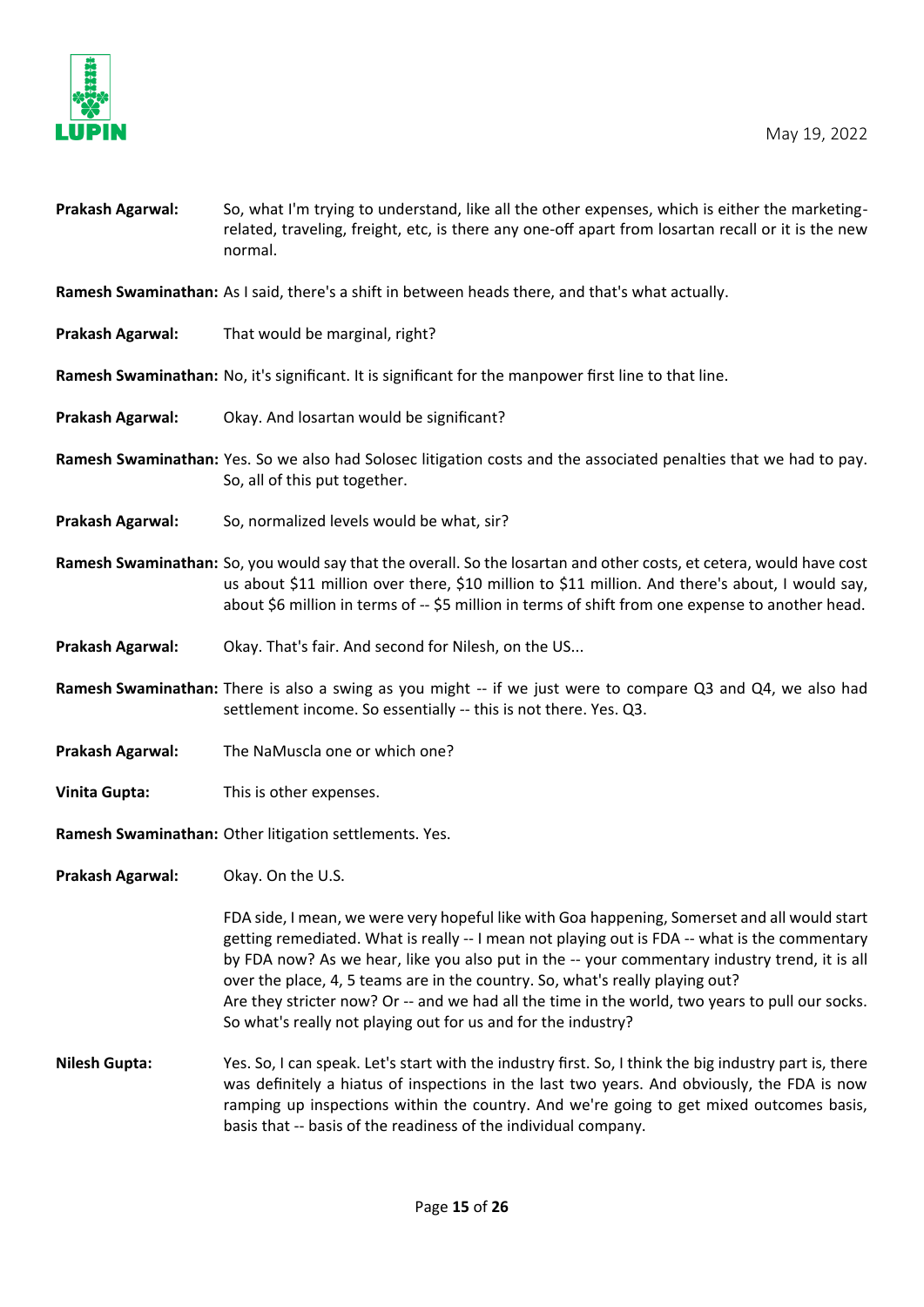

I would say for Lupin, just because of the geographical location, I would say that the India plants are operating under one leadership structure and one set of principles. The overall SOPs and are all the same, but I think local implementation, there might be some nuances, which will be there. We had some leadership gaps in Somerset, both in manufacturing and quality. And I think both of those led and both of those positions have been replaced and filled back.

We are not happy with what came out of Somerset, but I think Tarapur is representative. So, I think, obviously, we had certain observations. We were able to address them to satisfaction with the FDA. And we would certainly hope that Tarapur goes the same way. We've sent in our response, end of this month. Next week, we'll send in an update as well, basis which we should see the outcome of that inspection. And then that's what I would expect for the other inspections as well.

We're very clear that we have to get across this compliance rut that we've had. It's been going on for 5 years. And I think what we have set up is pretty solid at the OpEx level from a governance perspective, bringing in people like Diana in the US. I think that is a great opportunity for our people to learn to be -- to become best-in-class as well. So we're committed.

I think we -- it's there in the comment. It's an aspiration. We're certainly not best-in-class at this point in time, but we know that we need to be best-in-class to be a strong generic company. And for the India plants, I think we're there. We have inspections, obviously, which will come up for Pithampur unit 2, and for Mandideep. These should go the same way as well. And Somerset, I think there's a very clear plan on remediation as well. Again, we had a set of observations. We had a set of observations.

Again, our track record does not speak well for Somerset. But the team is extremely motivated to fix it, and this is kind of their opportunity now. They need to fix this now. And we've given them the tools. We have the people, certainly whatever resources that they need as well. We should come out of these now.

- **Prakash Agarwal:** So how many approvals are pending for the key facilities like, which are really stuck now? So for example, you speak about 160 pending. So Somerset, your Pithampur 2, couple of more which are under U.S. FDA scanner, how much are actually locked with respect to new approvals coming?
- **Nilesh Gupta:** So Mandideep, there's nothing. Obviously, cephalosporins is launched and everything. So we have one cumulative, there, obviously to fix it. There's nothing. In Tarapur, there's one or two products that are stuck basis that Tarapur status. At least one of which we are site transferring as well. So again, there's very minimal exposure coming out of that. Less than 5% of our revenues come from FDA impacted sites, first of all, of our U.S. generic revenue.

Pithampur 2 and Goa were the two big sites where there were a bunch of products stuck in Goa. You've seen some of these approvals coming. We'll do at least seven launches out of Goa this year, and there's another 15, 20 that will come over time as well.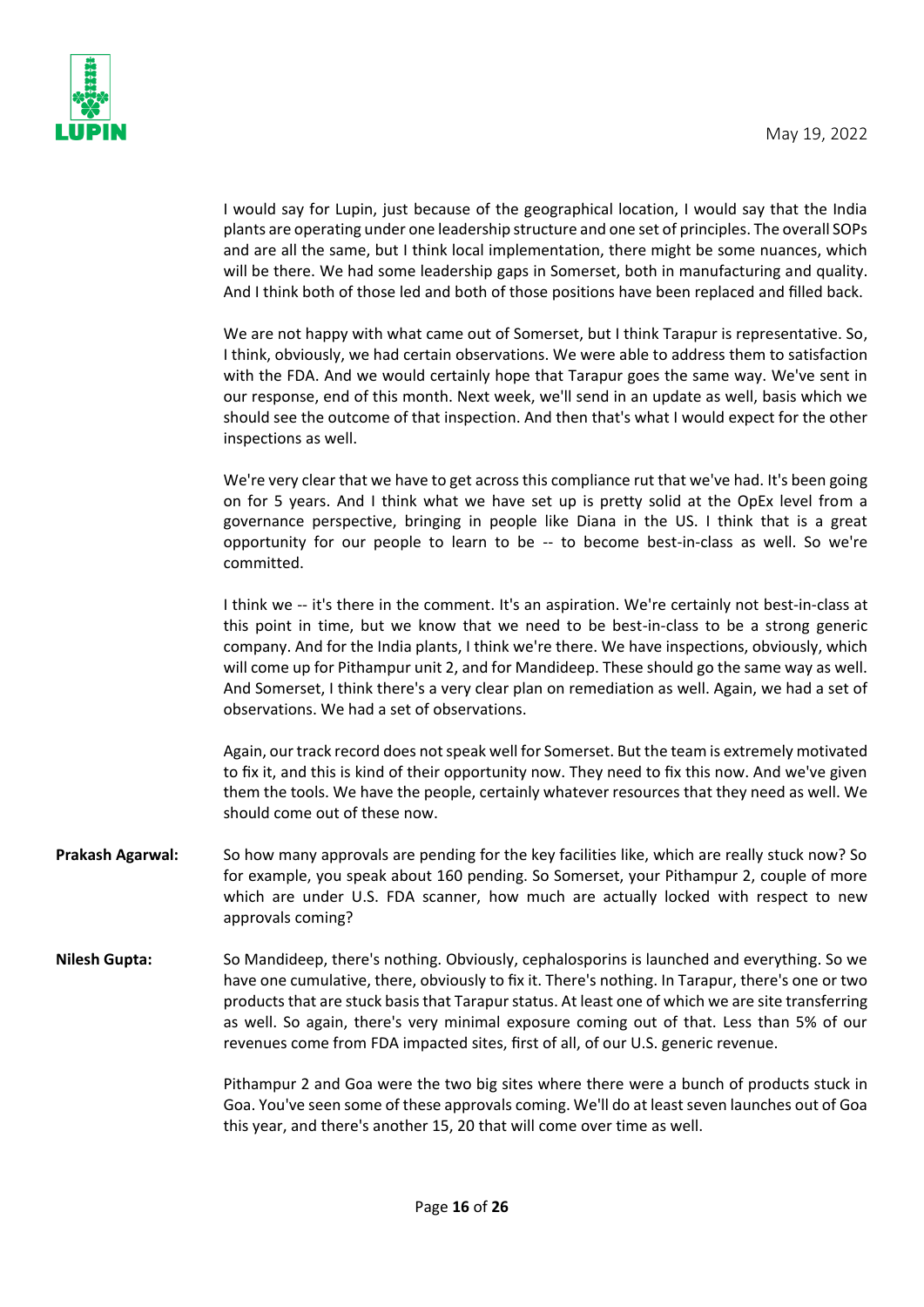

Pithampur is even more. I think there's about 30-odd products, which are stuck with these FDA compliance. Some of them won't launch anymore because the time value of those opportunities is gone. But there's still some extended release products that I like. I think those are all really good opportunities to launch. So that will come out of Pithampur as well.

None of these are big swingers. I think the big swingers come out from inhalation, from injectables, from biosimilars as well, some first-to-files as well. Those first-to-files are from -- some of them were from Pithampur. We transferred some of them. They're mostly from Nagpur and Goa, and those are protected.

- **Prakash Agarwal:** Somerset, you said is how many pending?
- **Vinita Gupta:** So, Somerset, the biggest one right now is Suprep that is next quarter. And then other products, we have tech transferred. So all the first-to-files. Roughly 20%.
- **Ramesh Swaminathan:** Zero odd products pending out of Somerset.
- **Prakash Agarwal:** Suprep would be from there, which would -- which has approval.
- **Vinita Gupta:** It's the final approval.
- **Prakash Agarwal:** It should not have an impact.
- **Vinita Gupta:** Right. It's that final approval. So we're doing validation batches now.
- **Prakash Agarwal:** Understood. And lastly, GAVIS, how much is actually sitting in the balance sheet now?
- **Vinita Gupta:** \$100 million?
- **Ramesh Swaminathan:** About \$110 million. Yes.
- **Prakash Agarwal:** So of the \$900 million, about \$800 million has been...

**Ramesh Swaminathan:** Amortized over time, for sure.

- **Vinita Gupta:** Yes.
- **Saion Mukherjee:** This is Saion here from Nomura. So first question is on India. I mean, you talked about acquisition and 10% to 12% growth that you're talking, you are factoring in acquisition. There are some headwinds that I see like some of the licensed products like Cidmus is not there with you, and then linagliptin goes off patent. So how are you thinking about that? I mean how important would be M&A? And just if you can comment on Cidmus because it's a brand, which you had built and you couldn't retain it. So why not like spend INR450 crores, INR500 crores, whatever it takes to sort of run with it, right? I mean, there seems to be a mismatch with your commitment to India and not being able to retain Cidmus?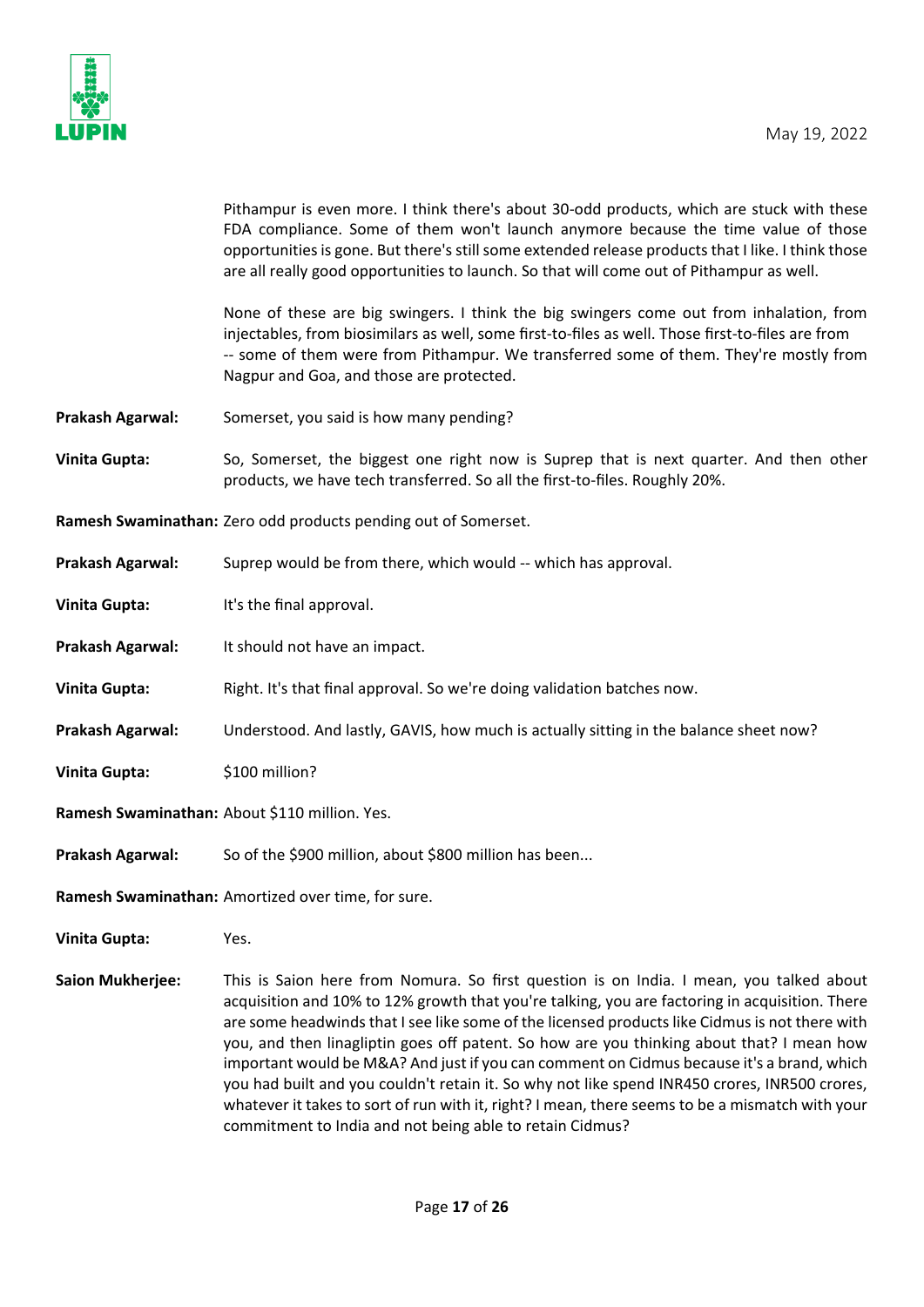

**Nilesh Gupta:** No. So first, I will clarify on that. But I think the -- I think the 10%, 12%, first of all, is organic. It won't happen this year because we have Cidmus going out. We have certain exclusivities, which are running out as well. So our growth this year will be sub-10%. But if you normalize it for the in-licensed product, you will actually see much higher growth. And I think the ongoing commitment is to grow at that 10%, 12%, sometimes stretching it to 15-odd percent as well. We're very keen on acquisitions in India.

> Cidmus was something that we revised offers for multiple times. We built that brand. Obviously, from our perspective, we were very clear that we want to own that brand at the end of it as well. I think the valuation stretched it to a limit where we were not comfortable, and we finally decided to let it go. I don't think the intent is -- I don't think you should read that as a commitment on what is there and not even a commitment from the inorganic side. We're keen to acquire in India.

> There's several assets that we're chasing at any point of time. But you've seen the story in India, right, the valuations do some -- go out of control. Once it goes out of the seven- year, eight-year payback period, we are not necessarily comfortable. So if it goes beyond that, usually, that's when we would walk away. I think we were at five, six. We went to six, seven. Now it's seven, eight. I don't think we'll feel comfortable at 9 years, 10 years at this point of time.

That's where Cidmus would have gone with where it finally ended.

- **Saion Mukherjee:** And second, on execution, I mean you've been facing a lot of challenges globally. I mean, particularly in the US. Just wondered to understand from you, what are the (technical difficulty) you talked about Somerset leadership gaps and that sort of -- was one of the reasons where there was a shortcoming. Are you facing any issues on the leadership front or in the manpower front because with all the issues that the company is facing? And how are you trying to internally sort of address these issues because one would expect exits and one would expect a lot of churn. I mean, what's happening if you can just throw some light on the softer aspects as to how you ensure that you execute on whatever you're thinking.
- **Vinita Gupta:** So, there has been a lot of churn actually on the management and leadership level. When I think about both in U.S. as well as India, we face a challenge. Market has been tough. And one -- so we wanted to change ourselves like in Somerset, Nilesh mentioned, the Head of Operations was a position that we changed and brought in someone very solid from Teva to lead the site at the manufacturing level. And on the quality front as well, we felt -- there we had a turnover and then we brought in a person from the outside. And continuity becomes a problem when you have that kind of churn.

So, we have faced it. At the same time, we've always tried to scale up when we've had turnover. And now when I look at some of our G&A functions in the US, I mean, when you look at finance, for example, HR, IT, all of them have turned over. But we have, again, scaled up. We brought in capabilities that have helped us clean up a lot of our baggage from the past. For example, the FTS cleanup that you have seen in the year, unfortunately, it hits the P&L now, but as a cleanup that should have happened over the last couple of years. Likewise, the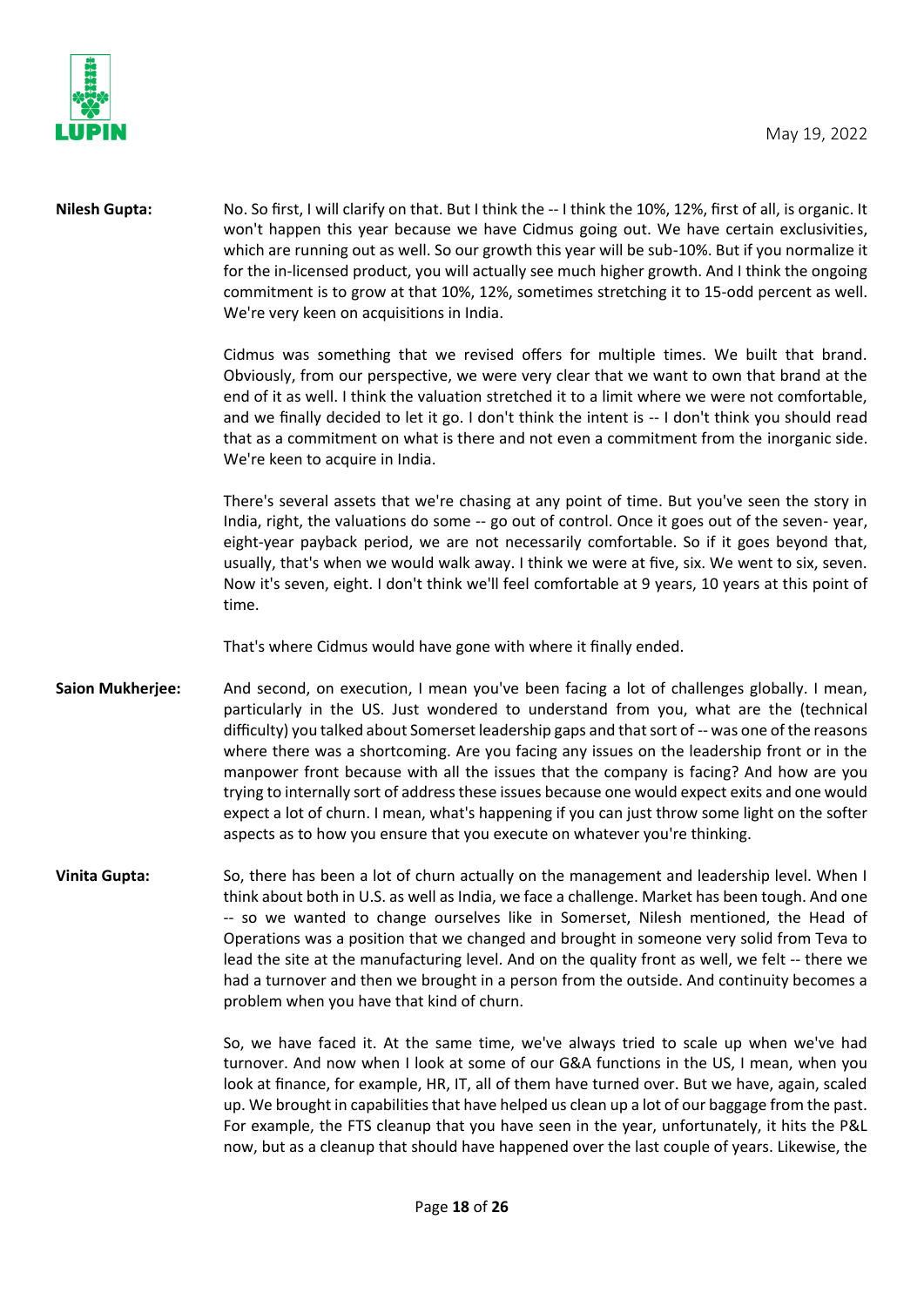

processes that the team are now very, very strong going forward for the organization. So in the last year, we've also focused a lot on really putting in contemporary processes.

We found that some of our basic processes for supply chain, which is crucial for a generic business were challenged. They were antiquated, to be honest. They were set 10 years ago, 15 years ago, and we had a need to really revisit them so that we can really be better in terms of predicting what our next six months, next 12 months, next 24 months looks like and take proactive decisions to get out of product or to manage the failure to supply penalties in a strategic manner. And we have done that. We implemented IBP in the company this past year for the U.S.

Right now, we are doing it ex U.S. for all of the developed markets and then the rest of the company. So, we are -- we have taken the time in the last 12 months to really set in very, very strong processes. So, of course, at the end of the day, leadership and people drive the success, but processes are equally important for a company to scale up.

**Nilesh Gupta:** Vinita, if I can add -- so I think the one big area that we are fixing and focused on is the U.S. generic business. So, first of all, people within Lupin, obviously, and people within the industries, but I think they get it. I think they see that -- that's the one big area that needs to be fixed. I couldn't help, but smile when you asked that question because I think we're obviously able to attract all the talent that we would want. And attrition has always been a part of this industry. It's always going to be a part going forward as well.

> Obviously, people like to be part of a winning team. People see that there is this period where there is -- where there are challenges that we need to work through. So obviously, we talked about optimization on R&D, on manufacturing and the like. But we also talked about a very clear pipeline that we will deliver on. I think the complex generics pipeline that Lupin delivers, obviously, that's completely getting discounted at this point of time. And I think we have to reflect that into results. But people who work closer they see it, right? So they see products coming into the pipeline. They see products going into the clinic, approvals, launches. We have an extremely motivated team. And we obviously -- I think that's -- Vinita and my, one of our prime responsibilities is to make sure that, that team is engaged to deliver on the goals that we have.

- **Saion Mukherjee:** Just one last point. Sir, on the cost front. So basically, the issue is that the margins have been all over the place, right? I mean, whatever numbers we had, and I can understand the issues there. So, if you can like handle and give some more granular details, like you've talked about INR500 crores to INR1,000 crores in terms of pipeline. And you had mentioned five or six areas like idle time and failure to supply. If you can quantify those, so that we can sort of have a greater handle as to what to look forward to, because it's very unclear as to from a single-digit margins, we'll travel up to 20%, right? So, there's no anchor out there. So, if you can really help us and guide us like to how should we build our model as we look forward?
- **Ramesh Swaminathan:** So, well, the INR1,000 crores is obviously we achieved over time, and that's what the endeavor is all about. So, we have begun this process and so far as the plants are concerned. We're doing what it takes to kind of reduce the idle time out there. First, of course, the footprint and the manpower redressal, all of this is part of that. Maybe what it takes to bring down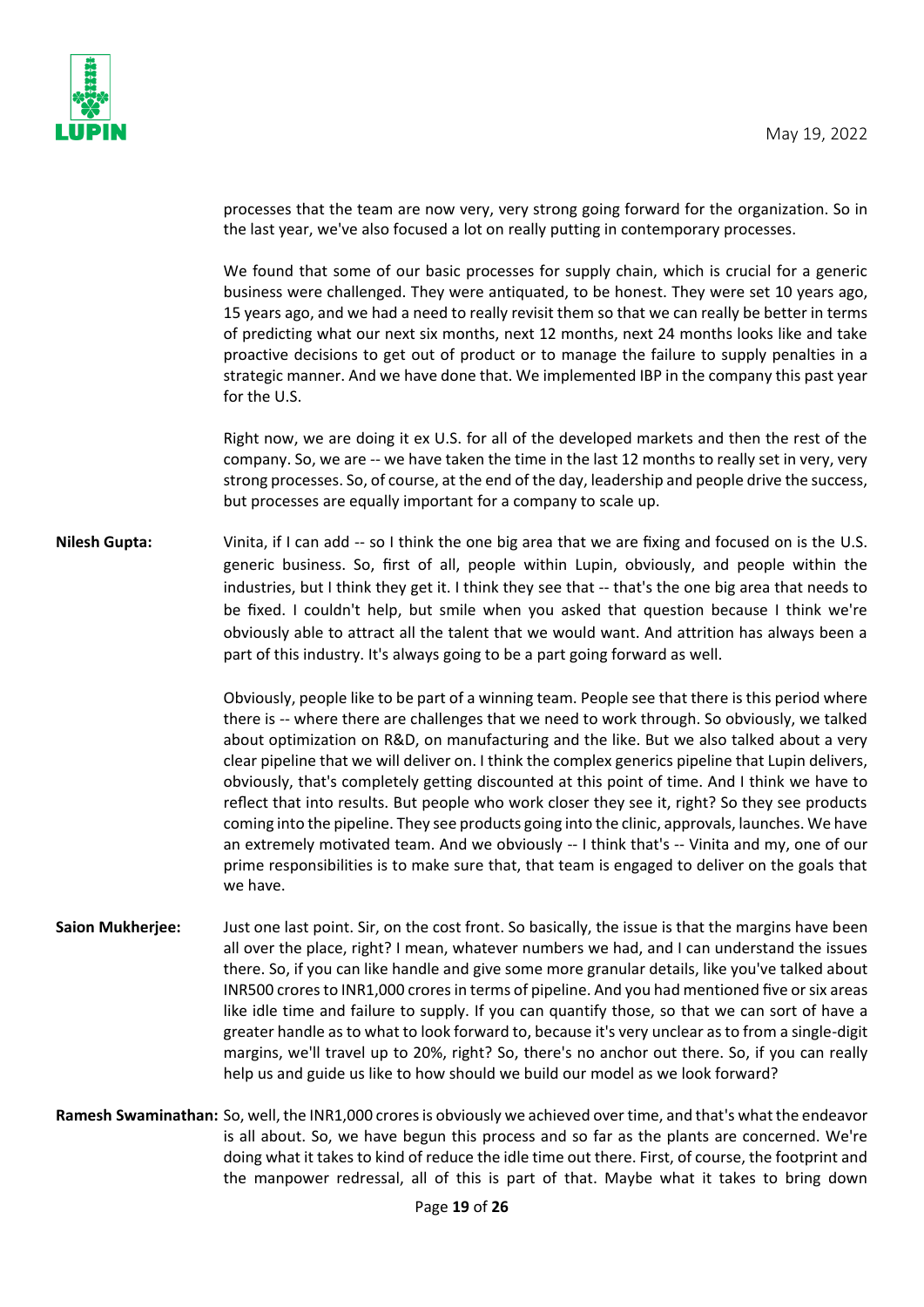

inventories, monitoring it more closely. The FTS is more under control right now. We are trying to move out of -- it's an iterative process, moving out of, in fact, low-margin products and the like.

And there are issues like airfreighting. So that's focusing on -- especially if there's capacity expansion required for that particular product, we would go down that drought or look at how else can we actually build up inventory. So, we come out of that as well. There a lot of fires - lot of irons in the fire. I can't go down the path of -- actually quantifying initiatives. All of those put together would come to that. There's, of course, some inefficiency when it comes to, for example, our make us as buy decisions on API itself. We are addressing that as well.

So, all of that will get this done when it comes to recruitment that we're speaking about. In terms of the results, we believe a huge chunk of it will potentially land up during the course of the next fiscal. So it could be upward of INR450 crores, INR500 crores, so to speak, and potentially the balance over the next one year.

So even if you were to with the -- coupled with, in fact, the top line leveraging that we're speaking about, the products coming in and the like, the exit run rate should be pretty -- exit run rate for next fiscal that is. This fiscal, sorry, FY '23, should be kind of reflective of what we can look forward to in the years to come. And this will be more representative of what we have achieved in the past as well.

**Vinita Gupta:** Let me just add. I mean, from Q2, you should start seeing the impact of a number of the INR500 crores level of initiatives around the areas that Ramesh spoke about starting to kick in, along with product launches like Suprep and then others in the second half and then the full impact of the cost reduction also into next year. And on top of that, like I was mentioning, we are working on externalizing areas like the NCE, which again is a \$20 million burn on the company. Last year, we had mentioned that we are working on 3 areas: specialty, NCE and biosimilars. So, specialty is all done.

> We have completely gotten rid of the burn of specialty. NCE is -- we're working hard to get rid of that burn right now and believe that second half of the year, we should be able to get those savings. And biosimilars also we are working on a product level risk mitigation or portfolio level risk mitigation to reduce that burn to be able to improve our margins. So all of those will kind of different points of time in the year, but the INR500 crore plan we have put it into our operating plan for the year starting Q2 and then more leverage to come through externalizing some of these burn items that don't give us the upside from a business perspective.

- **Moderator:** Now we will take online questions. The question is from Hitesh Sharma. Next question is from Krishnendu Saha.
- **Krishnendu Saha:** Yes. Hi. Can you hear me?
- **Ramesh Swaminathan:** Yes
- **Nilesh Gupta:** Yes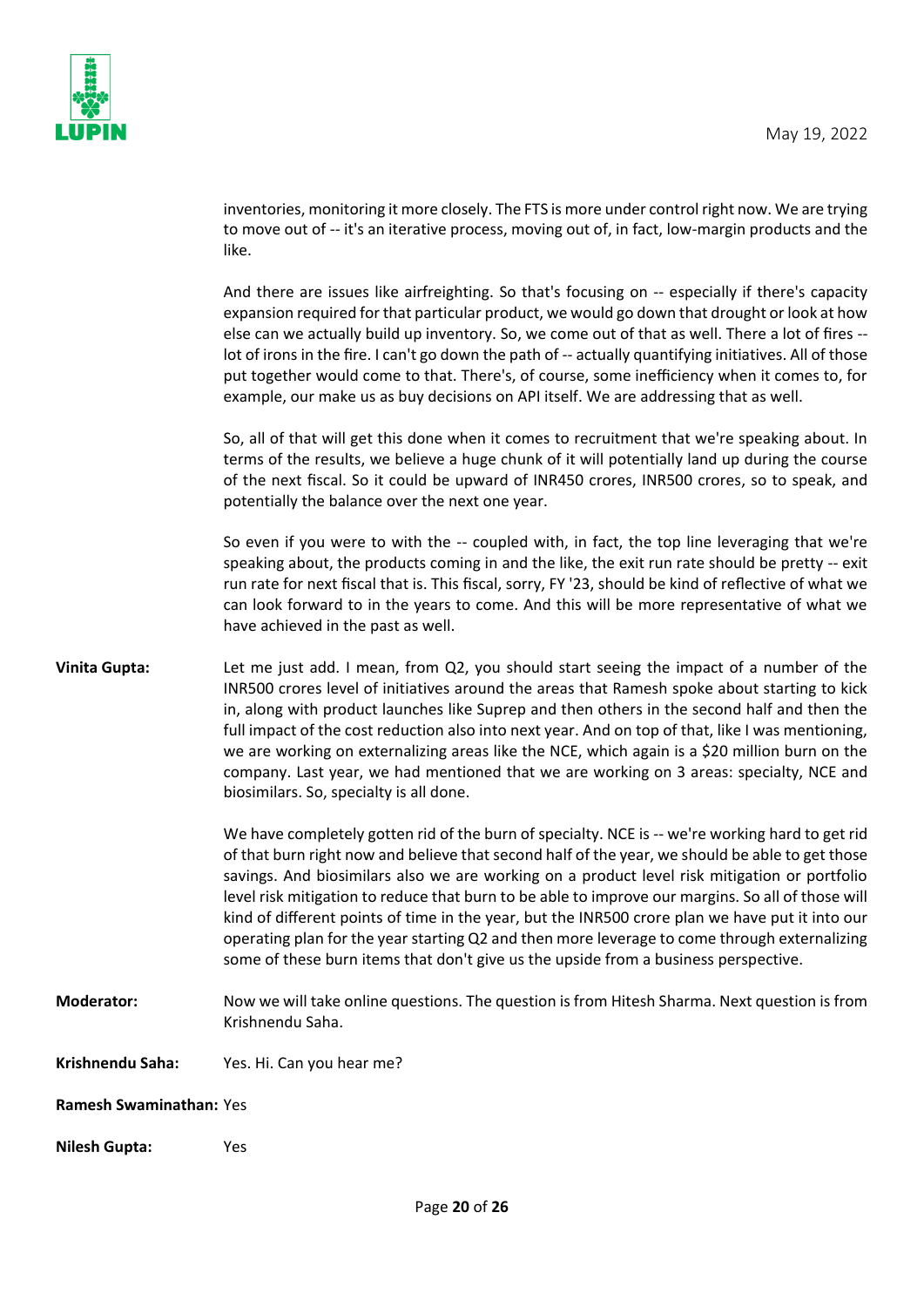

| Krishnendu Saha:                              | Yes. Just a question on the US. Can I ask whether U.S. is profitable as of now?                                                                             |
|-----------------------------------------------|-------------------------------------------------------------------------------------------------------------------------------------------------------------|
| <b>Nilesh Gupta:</b>                          | Sorry, we lost your                                                                                                                                         |
| <b>Moderator:</b>                             | Can you please repeat your question?                                                                                                                        |
| Krishnendu Saha:                              | Yes. Just a question on the US. Can I ask whether U.S. is profitable as of now?                                                                             |
| <b>Vinita Gupta:</b>                          | Adjusted for the one-time just because we had a lot of one-times, it is profitable at the EBITDA<br>level.                                                  |
| Krishnendu Saha:                              | So adjusted for the one-time, it is profitable. Vinita, just a question. On the products, we think<br>we would want to take up the market in the next year. |
| <b>Vinita Gupta:</b>                          | Couldn't follow that question.                                                                                                                              |
| Krishnendu Saha:                              | I'm not audible very much, right? Wait. Just a minute. Can you hear me now? This is better.                                                                 |
| <b>Moderator:</b>                             | Yes. Go ahead.                                                                                                                                              |
| Krishnendu Saha:                              | This is better. So how many products do you think that you will be taking off the market in FY<br>'23 in the US?                                            |
| <b>Vinita Gupta:</b>                          | I mean we are putting the list together. But right now, we have three to four have been<br>identified.                                                      |
|                                               | Ramesh Swaminathan: Already dropped 10 so far.                                                                                                              |
| <b>Vinita Gupta:</b>                          | From the portfolio, current portfolio                                                                                                                       |
| <b>Moderator:</b>                             | We are going to take the next question, that is from Mr. Nitin Dharmavat. Okay. Next<br>question is from Sameer Baisiwala.                                  |
|                                               | Ramesh Swaminathan: How many people are online, if I may ask.                                                                                               |
| <b>Moderator:</b>                             | It's 250.                                                                                                                                                   |
| <b>Vinita Gupta:</b>                          | Oh my gosh.                                                                                                                                                 |
| Ramesh Swaminathan: Sameer, we can't hear you |                                                                                                                                                             |
| <b>Moderator:</b>                             | Sameer, can you just unmute yourself, Mr. Sameer?                                                                                                           |
|                                               | Okay. We'll go to the next one. Next question is from Kunal Dhamesha.                                                                                       |
| <b>Kunal Dhamesha:</b>                        | So, the first one is on the Spiriva. Where are we in terms of that approval? Have we got any<br>information request or queries from the U.S. FDA?           |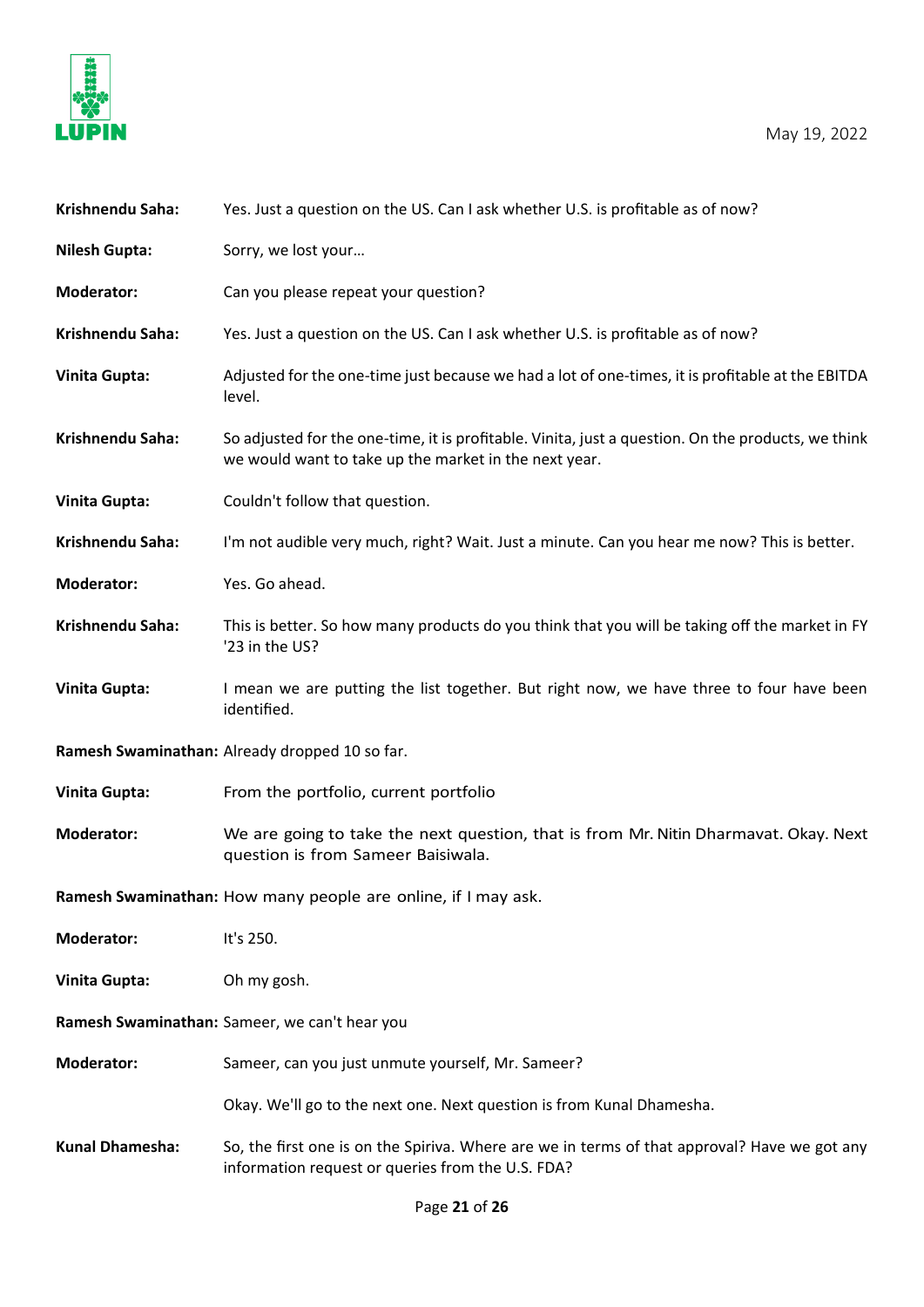



| <b>Vinita Gupta:</b>     | Actually, we are in a really good position. We have got feedback from the FDA that chemistry<br>bioequivalence, PD, labeling is all fine. They are going to likely reinspect the facility before<br>they approve, but everything else on the filing is fine.                                                                                                                                                                                                                     |
|--------------------------|----------------------------------------------------------------------------------------------------------------------------------------------------------------------------------------------------------------------------------------------------------------------------------------------------------------------------------------------------------------------------------------------------------------------------------------------------------------------------------|
| Kunal Dhamesha:          | Okay. And second one on the -- I've heard the FTS word very frequently in this presentation.<br>So if you can quantify how much FTS has impacted us in this year overall? And what is leading<br>to such operational blocks, I believe, which would be leading to non- supply and then these<br>kind of penalties. So, if you can quantify and where do we see ourselves on that front for the<br>next couple of years?                                                          |
|                          | Ramesh Swaminathan: So this has really been a bit of an embarrassment in some sense because we paid close to<br>about \$27 million during the course of this year itself by way of FTS. It's like this for the last<br>couple of years. And if we were to -- if there were not to be there, to the extent we would<br>have been much better off from a P&L perspective or from a bottom line perspective.                                                                        |
| <b>Nilesh Gupta:</b>     | Ramesh, to clarify, there is obviously a significant amount of catch-up in that FTS as well, but<br>I think it's now current to reflect whatever may happen only within the fiscal.                                                                                                                                                                                                                                                                                              |
| Kunal Dhamesha:          | Okay. I mean it sounded like that this was kind of a kitchen sinking quarter, but then we are<br>also expecting the first two quarters to be similar. So again, the FTS issue and other issues are<br>going to play in the quarter or we have taken a lot in terms of provision in this quarter?                                                                                                                                                                                 |
| <b>Vinita Gupta:</b>     | No, the FTS are normalized and even the losartan impact we took into the last quarter because<br>we expect some failure to supply penalties due to the losartan recall. We expect the U.S. to<br>be soft in Q1 because we noticed that at the end of the quarter, we had a good couple of<br>weeks' worth of additional inventory at our customers, which they were going to draw down,<br>and we saw that impact in April. So, we expect that this quarter is going to be soft. |
| <b>Nilesh Gupta:</b>     | But then Q2 onwards, it starts normalizing and then, obviously, late in Q2, Suprep and then<br>other initiatives as well.                                                                                                                                                                                                                                                                                                                                                        |
| <b>Moderator:</b>        | Next question is from Tushar Manudhane.                                                                                                                                                                                                                                                                                                                                                                                                                                          |
| <b>Tushar Manudhane:</b> | Just again on Spiriva. I guess the facility was already inspected. So any specific reason that is<br>triggering the reinspection?                                                                                                                                                                                                                                                                                                                                                |
| <b>Vinita Gupta:</b>     | So the agency had to inspect also a device supplier in Germany. And so we are ready to -- we<br>reinspected ourselves. We don't know for certain whether they're going to reinspect us, but<br>they will -- they are inspecting our device supplier right now.                                                                                                                                                                                                                   |
| <b>Tushar Manudhane:</b> | Good. So effectively, this is your response to U.S. FDA and the reinspection. Does the target<br>action date of August 22 changes or that remains very much on track?                                                                                                                                                                                                                                                                                                            |
| <b>Vinita Gupta:</b>     | I mean, hopefully, they don't need to reinspect us. If not, then I think we should be in a good<br>position.                                                                                                                                                                                                                                                                                                                                                                     |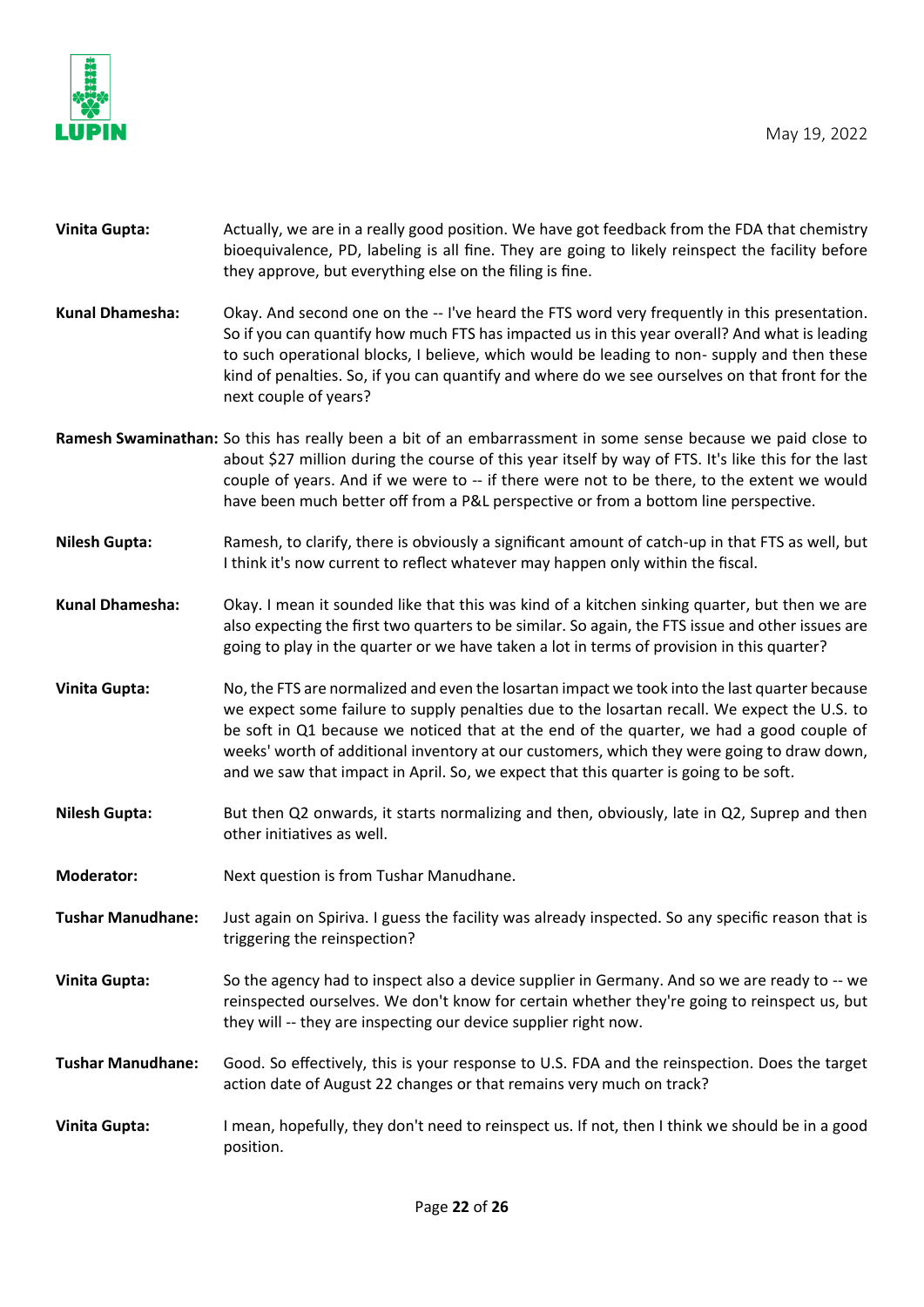

| <b>Nilesh Gupta:</b>     | The date stands as of now.                                                                                                                                                                                                                                                                                                                                                                                                          |
|--------------------------|-------------------------------------------------------------------------------------------------------------------------------------------------------------------------------------------------------------------------------------------------------------------------------------------------------------------------------------------------------------------------------------------------------------------------------------|
| <b>Vinita Gupta:</b>     | Yes. The data has not changed.                                                                                                                                                                                                                                                                                                                                                                                                      |
| <b>Tushar Manudhane:</b> | Got you. And just if you could clarify the FTS number for 4Q FY '22 in specific?                                                                                                                                                                                                                                                                                                                                                    |
|                          | Ramesh Swaminathan: No -- sorry, in Q4, it would have been less than about \$4 million.                                                                                                                                                                                                                                                                                                                                             |
| <b>Tushar Manudhane:</b> | And that is already factored out while giving EBITDA margin of 7.3% in the press release.                                                                                                                                                                                                                                                                                                                                           |
|                          | Ramesh Swaminathan: All of this is factored in the results. Yes.                                                                                                                                                                                                                                                                                                                                                                    |
| <b>Tushar Manudhane:</b> | No. I mean, is that adjusted for -- while giving the EBITDA margin of 7.3%.                                                                                                                                                                                                                                                                                                                                                         |
| <b>Vinita Gupta:</b>     | No                                                                                                                                                                                                                                                                                                                                                                                                                                  |
|                          | Ramesh Swaminathan: No, it's normalized. It's there in the EBITDA, but not the adjusted EBITDA. It's not normalized<br>for that.                                                                                                                                                                                                                                                                                                    |
| <b>Vinita Gupta:</b>     | Exactly                                                                                                                                                                                                                                                                                                                                                                                                                             |
| <b>Moderator:</b>        | Next question is from Hitesh Mahida.                                                                                                                                                                                                                                                                                                                                                                                                |
| <b>Hitesh Mahida:</b>    | So, just wanted to understand, I mean, with more than \$2 billion sales, I mean why are we<br>struggling with the single-digit sort of margins? And ex of Spiriva and Suprep, what sort of<br>margins are we looking at? I mean, will there be an improvement there as well? Because at<br>almost \$700 million, \$800 million U.S. sales, I mean we are struggling to break even in that<br>U.S. geography                         |
| <b>Vinita Gupta:</b>     | Yes. So our struggle is really with the oral solids. With the oral solids, as we've talked about,<br>Ramesh mentioned, Nilesh mentioned, we've had one pricing pressure, but second, also costs<br>mounting from idle cost standpoint, from inventories like for the flu season products that we<br>had additional write-offs in the year. Those are the inefficiencies. And what we're addressing<br>is really the oral solid P&L. |
|                          | When we look at our other platforms, when we look at inhalation, albuterol, Brovana and the<br>like and our partnered products, we have really decent profitability on that front. It's really<br>the oral solids that drag it down. So, we're very significantly addressing the oral solids through<br>the optimization efforts that Ramesh mentioned.                                                                             |
| <b>Hitesh Mahida:</b>    | As you had earlier mentioned, ma'am, we are looking at certain leadership roles. So frankly,<br>because across geographies like US, India, finance, across those business verticals, we are sort<br>of struggling now. So any sort of changes are we looking there?                                                                                                                                                                 |
| <b>Vinita Gupta:</b>     | Actually, other than the US, I don't think we are struggling.                                                                                                                                                                                                                                                                                                                                                                       |
| <b>Hitesh Mahida:</b>    | India growth is also sort of coming down.                                                                                                                                                                                                                                                                                                                                                                                           |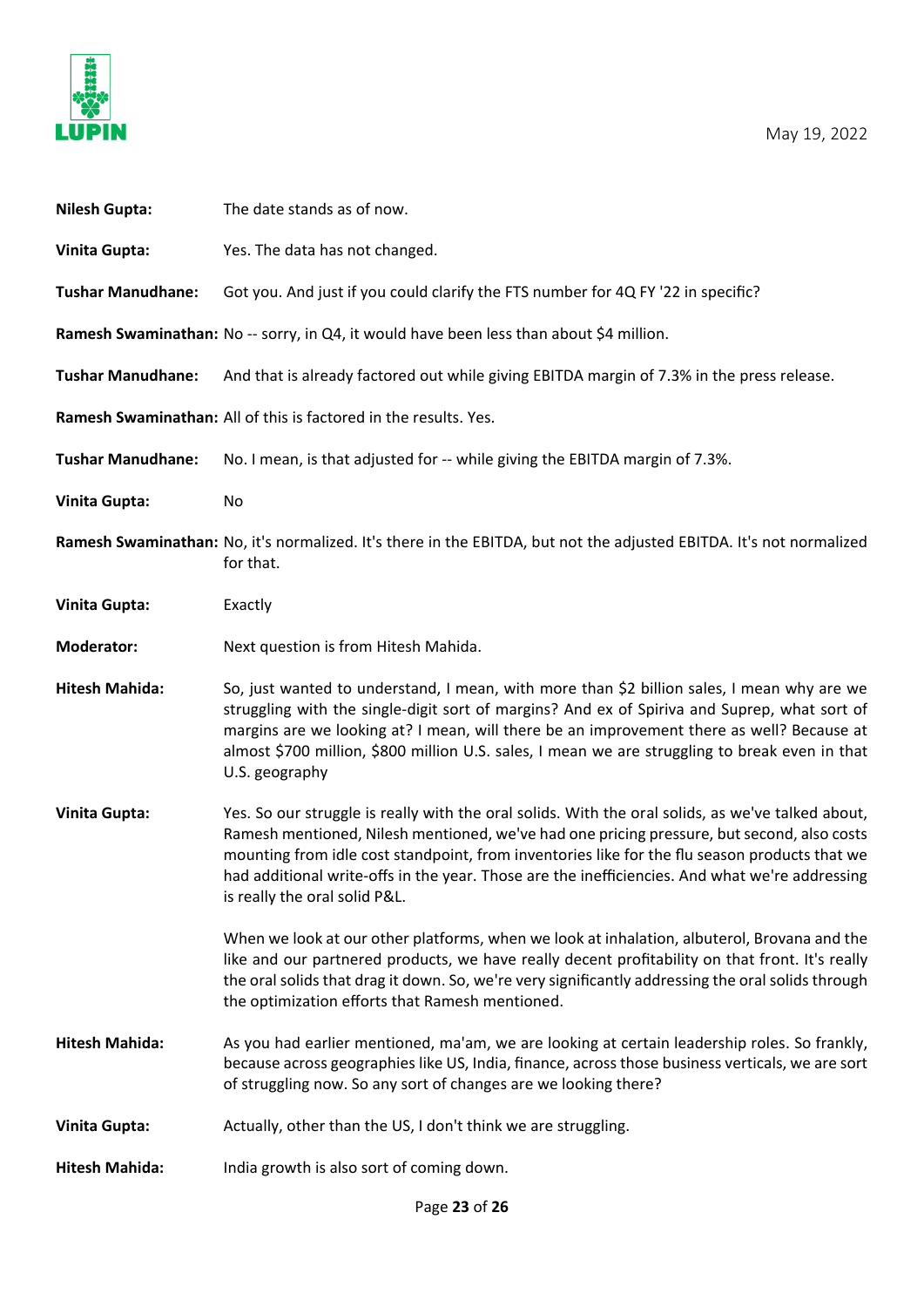

|                                          | Ramesh Swaminathan: No. I think we clarified on the India growth. And you'll see it over the quarters as well. We feel                                                                                                                                                                                                                                                                                                                                                                                                                                                                      |
|------------------------------------------|---------------------------------------------------------------------------------------------------------------------------------------------------------------------------------------------------------------------------------------------------------------------------------------------------------------------------------------------------------------------------------------------------------------------------------------------------------------------------------------------------------------------------------------------------------------------------------------------|
|                                          | very, very good about our team in India and the growth that we have. You're going to get                                                                                                                                                                                                                                                                                                                                                                                                                                                                                                    |
|                                          | lumpiness across the sector for adjusting for Covid drugs over this period of time. But you'll                                                                                                                                                                                                                                                                                                                                                                                                                                                                                              |
|                                          | see great normalization. I think in our peer set, there's possibly only one company bigger than                                                                                                                                                                                                                                                                                                                                                                                                                                                                                             |
|                                          | ours that grew at a rate similar or a tad bit more than us. But in the top 10, I think we're                                                                                                                                                                                                                                                                                                                                                                                                                                                                                                |
|                                          |                                                                                                                                                                                                                                                                                                                                                                                                                                                                                                                                                                                             |
|                                          | number three or number four in terms of growth over a 10-year horizon, over a five-year<br>horizon, even a three-year horizon.                                                                                                                                                                                                                                                                                                                                                                                                                                                              |
| <b>Vinita Gupta:</b>                     | In terms of the leadership that both, Saion, you talked about in a question, I mean, we are<br>going to have a major leadership change. Alok is going to be departing from the company. As<br>you know, he was the Head of U.S. Generics, Biosimilars and Global R&D. For personal reasons,<br>he has decided to leave the organization for the opportunities. And we have taken this as an<br>opportunity to get closer to the business, both Nilesh and myself. We have a very strong Head<br>of Commercial in the U.S., who started the U.S. business, who will lead the P&L from a U.S. |
|                                          | perspective.                                                                                                                                                                                                                                                                                                                                                                                                                                                                                                                                                                                |
|                                          | We felt the need and had already started a search for a Chief Scientific Officer for organization<br>with a number of platforms that we have. Our biggest unleash for the organization is our<br>pipeline delivery and platform performance, for which we identify the need of a very strong<br>Chief Scientific Officer. So, we have a search ongoing for it. We have an Interim Head of R&D,<br>Interim CSO, our Head of Portfolio and Pipeline. Sofia Mumtaz is our Interim Chief Scientific<br>Officer.                                                                                 |
|                                          | And we've also created a very high-powered -- not high powered, in terms of level in terms of<br>leadership, but a very strong project management office that reports into Nilesh and myself<br>to map and to track all products from product selection to development, to filing and launch<br>to ensure that we get the most out of our R&D investment. So multiple changes there on the<br>-- related to the U.S. business that I felt was -- would be good to share with you.                                                                                                           |
| <b>Moderator:</b>                        | Yes. We'll just take last two questions. Next question is from Bhawna Agarwal.                                                                                                                                                                                                                                                                                                                                                                                                                                                                                                              |
| Nithya<br><b>Balasubramanian:</b>        | Sorry. This is Nithya Balasubramanian from Bernstein. So Suprep, what is the brand size of the<br>target addressable market?                                                                                                                                                                                                                                                                                                                                                                                                                                                                |
| <b>Vinita Gupta:</b>                     | Something \$200 million.                                                                                                                                                                                                                                                                                                                                                                                                                                                                                                                                                                    |
| <b>Nithya</b>                            |                                                                                                                                                                                                                                                                                                                                                                                                                                                                                                                                                                                             |
| <b>Balasubramanian:</b>                  | Sorry, I didn't catch that, if you don't mind repeating?                                                                                                                                                                                                                                                                                                                                                                                                                                                                                                                                    |
| <b>Vinita Gupta:</b>                     | \$200 million.                                                                                                                                                                                                                                                                                                                                                                                                                                                                                                                                                                              |
|                                          |                                                                                                                                                                                                                                                                                                                                                                                                                                                                                                                                                                                             |
| <b>Nithya</b><br><b>Balasubramanian:</b> | All right. The second one on pegfilgrastim. What is the increment cost related to the<br>commercial infrastructure should we expect in FY '23 and also on an annualized basis?                                                                                                                                                                                                                                                                                                                                                                                                              |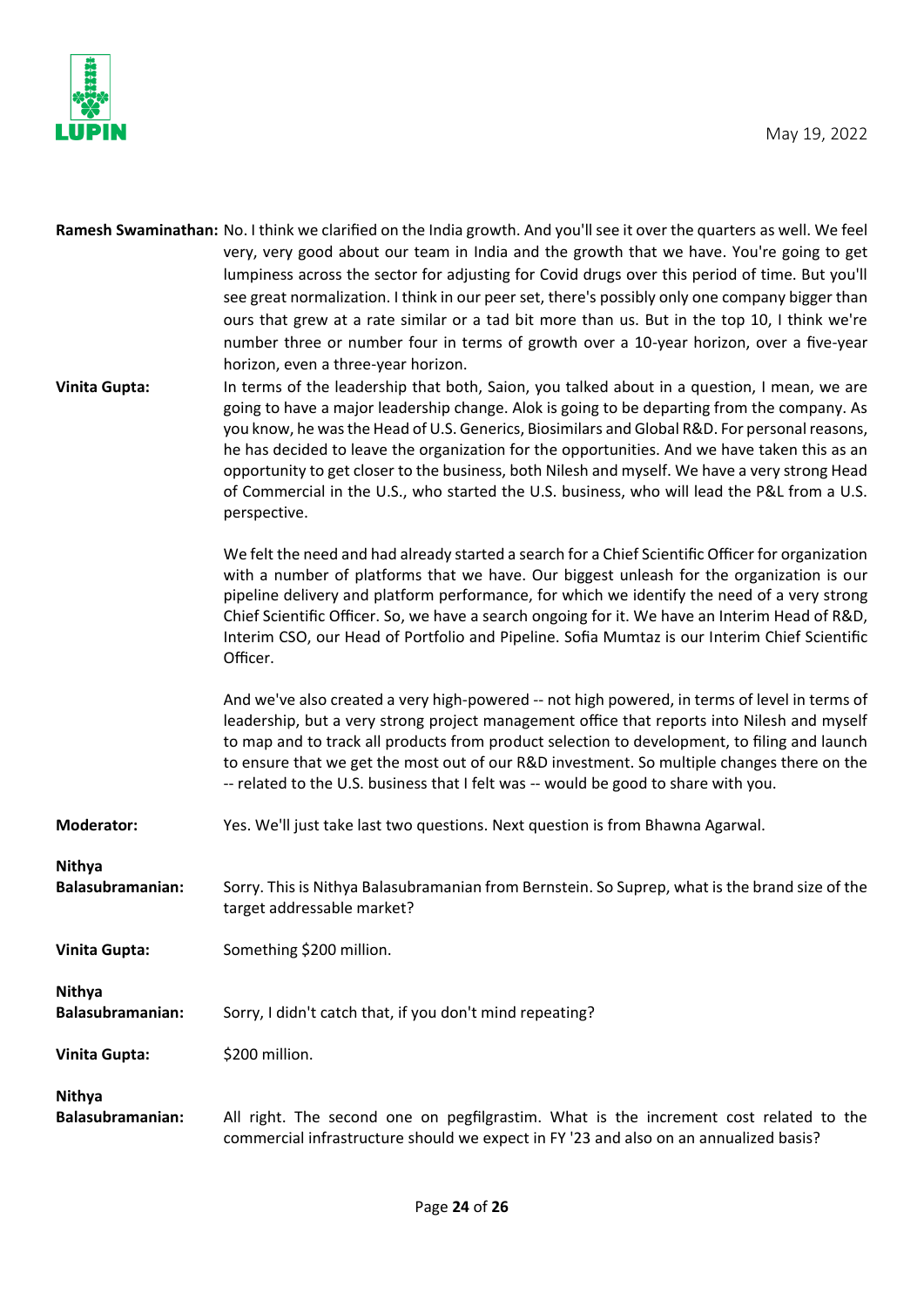

| <b>Vinita Gupta:</b>                       | It's marginal in FY '23. We hope to be able to -- if we get approved and can launch, we hope<br>to really be able to get enough product into the market so that it pays for itself.                                                                                                                                         |
|--------------------------------------------|-----------------------------------------------------------------------------------------------------------------------------------------------------------------------------------------------------------------------------------------------------------------------------------------------------------------------------|
| <b>Nithya</b><br><b>Balasubramanian:</b>   | So breakeven is what you would target in FY '24?                                                                                                                                                                                                                                                                            |
| <b>Vinita Gupta:</b>                       | Yes. In FY '24 -- well, depending on when it gets approved, between FY '23 as well as FY '24<br>with pegfilgrastim in particular. I mean it should it pay for itself. Our strategy is a pretty lean<br>model from a market access standpoint through a couple of channels that we've identified as<br>ideal channel for us. |
| <b>Nithya</b>                              |                                                                                                                                                                                                                                                                                                                             |
| <b>Balasubramanian:</b>                    | Got it. One last one. Did we hear you mention that Lucentis is a product for which you have<br>a partner, who will commercialize the product in the US?                                                                                                                                                                     |
| <b>Vinita Gupta:</b>                       | We're going to commercialize it ourselves. We have channel partner that are ideal for<br>Lucentis, ophthalmic clinics, channel partners.                                                                                                                                                                                    |
| <b>Moderator:</b>                          | Last question is from Kunal Dhamesha.                                                                                                                                                                                                                                                                                       |
| <b>Kunal Dhamesha:</b>                     | I think for India business, we mentioned that there is the lumpy nature of the tender business.<br>So can you please quantify what's the tender business as a percentage of total India business<br>for us?                                                                                                                 |
| <b>Nilesh Gupta:</b>                       | I don't -- Ramesh, do you have the number? Otherwise, we'll have to take that one offline.                                                                                                                                                                                                                                  |
|                                            | Ramesh Swaminathan: 400 -- are we talking about the GIB business, per se?                                                                                                                                                                                                                                                   |
| <b>Nilesh Gupta:</b>                       | About India -- India part.                                                                                                                                                                                                                                                                                                  |
| Ramesh Swaminathan: India, I don't recall. |                                                                                                                                                                                                                                                                                                                             |
| <b>Nilesh Gupta:</b>                       | It's a couple of INR100 crores in all in any case, but I don't have the specific number right<br>now.                                                                                                                                                                                                                       |
| <b>Vinita Gupta:</b>                       | We should report it separately.                                                                                                                                                                                                                                                                                             |
| <b>Nilesh Gupta:</b>                       | We should report it such that it's easier.                                                                                                                                                                                                                                                                                  |
| <b>Kunal Dhamesha:</b>                     | Okay. And on India business -- just one follow-up. On India business, we don't have any higher<br>channel inventories anything. Because in response to Covid, a lot of companies' kind of pushed<br>inventories. And now that there is no Covid, we don't have that situation, right?                                       |
| <b>Nilesh Gupta:</b>                       | So like I said, we would really want a player in the Covid sector. There were some write-offs<br>that we already took, but obviously, nothing like any of the bigger players in the Covid therapy<br>areas.                                                                                                                 |
| <b>Moderator:</b>                          | Thank you very much.                                                                                                                                                                                                                                                                                                        |